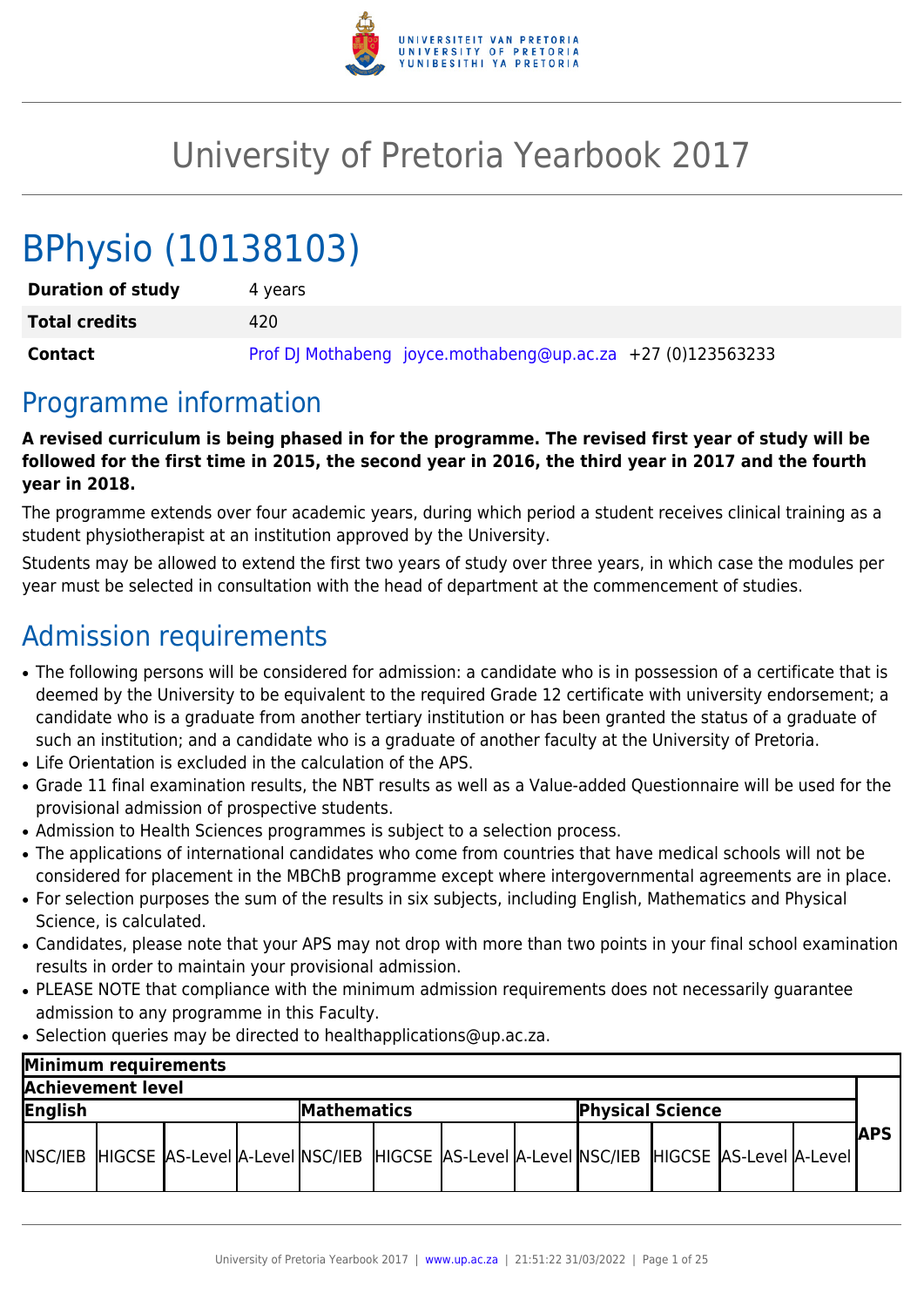

## Additional requirements

Also consult the General Regulations.

Notes:

- i. For students who registered for the BPhysT degree programme prior to 2015, the relevant regulations as they appear in the 2014 Yearbook will apply.
- ii. Each student in Physiotherapy must apply to the Registrar of the Health Professions Council of South Africa for registration as a student in Physiotherapy immediately after admission to the first year of study.

## Other programme-specific information

#### **First year of study**

Practical nursing

Practical nursing for a continual period of 40 hours must be completed satisfactorily at an approved hospital/facility after the conclusion of the examination period in November. Documentary proof to this effect must be submitted.

Subminimum

A subminimum of 40% is required in the theoretical as well as in the practical examination in FTP 100.

#### **Second year of study**

Basic Emergency Care (Code GNK 286)

- If students obtain 60% or more in Basic Emergency Care, this mark will be validated as the examination mark at the end of the year, and such students will be exempted from the examination in the module.
- Students who obtain between 40% and 49% in the calculated mark for the module, will be admitted to a second examination in November/ December of the same year, or in January of the following year. A minimum of 50% is required as a pass mark for the second examination.
- This examination will also serve as an aegrotat or extraordinary examination for students who could not write the initial examination due to health or other acceptable reasons. A student must, however, apply formally to be admitted to such an examination, and the application must be approved by the Dean, on the recommendation of the head of department, and in some cases, also by the Faculty Health Committee.

#### Subminimum

A subminimum of 40% is required in the theoretical and practical components in the examination in FTP 220 and 203 and in POL 251 IHL 210

#### **Third year of study**

#### Subminimum

A subminimum of 40% is required in the theoretical and practical/clinical examination in (FTP) Physiotherapy 300, (FTP) Physiotherapy clinical practice 301 and (POL) Professional development and leadership 300.

#### **Fourth year of study**

#### Subminimum

A subminimum of 40% is required in clinical/practical as well as theoretical components of the examination of (FTP 400,402) Physiotherapy 400 and 402 and (IHL 414, 424) Integrated healthcare leadership 414, 424.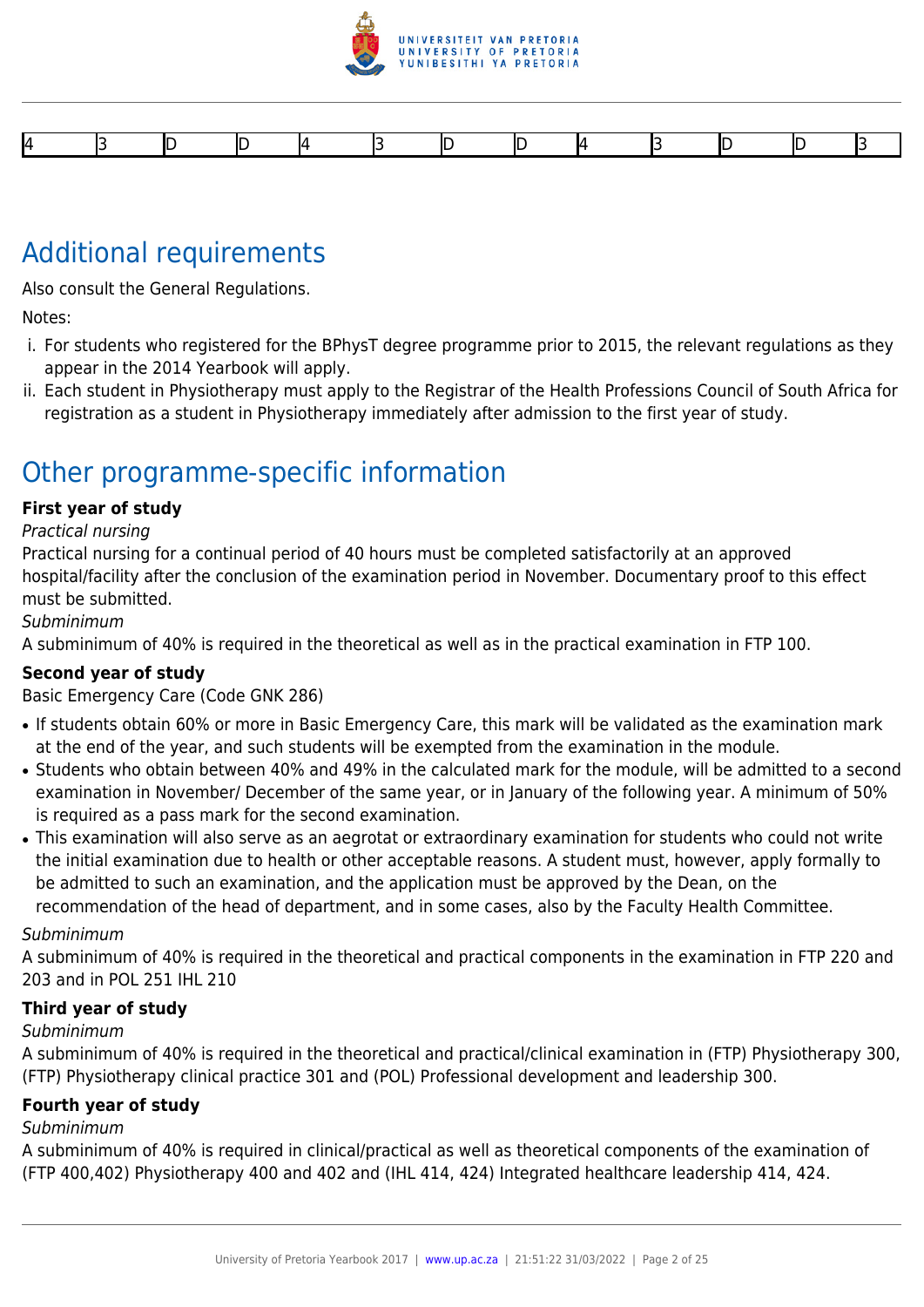

### **Exemption from the examination in (ANP) Anatomical Pathology 210**

Exemption from the examination may be granted if a student who obtained a module mark of at least 60%, exercises the option to accept it as the final mark.

#### **Exemption from the examination in (FAR) Pharmacology 381, 382**

Exemption from the examination can be granted if a student who obtained a module mark of at least 60%, exercises the option to accept it as the final mark.

## Examinations and pass requirements

Students who fail a year in the existing curriculum will be managed on an individual basis in the Department of Physiotherapy.

#### **Special examination: Fourth year of study**

- a. The student gets another opportunity to take part in the examination.
- b. A special examination in (FTP 400) Physiotherapy 400, (FTP 402) Physiotherapy clinical practice 402 and (IHL 414, 424) Integrated healthcare leadership 414, 424, is conducted after six months have elapsed since the examination in which the student failed. If the student failed in (FTP 402) Physiotherapy clinical practice 402, he or she must undergo further clinical instruction in the clinical training areas and obtain at least 50% in the examination.
- c. A student who has not obtained a pass mark in the research report of RHC 400, Research in healthcare sciences 400, must submit an amended research report at a later date determined by the head of department.

#### **Ancillary examination: Fourth year of study**

After the conclusion of the examination in (FTP 400) Physiotherapy 400 and (FTP 402) Physiotherapy clinical practice 402 and before the results are announced, the examiners may, with a view to awarding a final mark, summon a student for an ancillary examination in the theory and/or clinical component of (FTP 400) Physiotherapy 400 and (FTP 402) Physiotherapy clinical practice 402.

- In accordance with the stipulations of the General Regulations, no minimum year or semester mark is needed for admission to the examination, and all registered students are admitted to the examination automatically.
- The final mark for a specific module in Nursing Science, Physiotherapy, Radiography, Occupational Therapy and Human Nutrition (at least 50% is required to pass) is calculated from the examination mark as well as the mark compiled from the evaluation of a student during continuous, objective and controlled assessment opportunities during the course of the quarter/semester/year. At least one formal assessment per module is set as the minimum norm, and students will be exposed on a continuous and regular basis to self-directed assignments in order to promote reflective learning.
- In the case of modules with practical components, students are required to also comply with the applicable attendance requirements with regard to acquiring practical skills before a pass mark can be obtained for the module.
- There are two main examination opportunities per annum, the first and second examination. In respect of firstsemester modules, the first examination opportunity is in May/June and the second examination opportunity in July. In respect of second-semester modules, the first examination opportunity is in October/ November and the second examination opportunity in November/December of the same year. Where students need to work additional clinical hours to be allowed to do a second examination, the Head of Department will determine the second examination opportunity.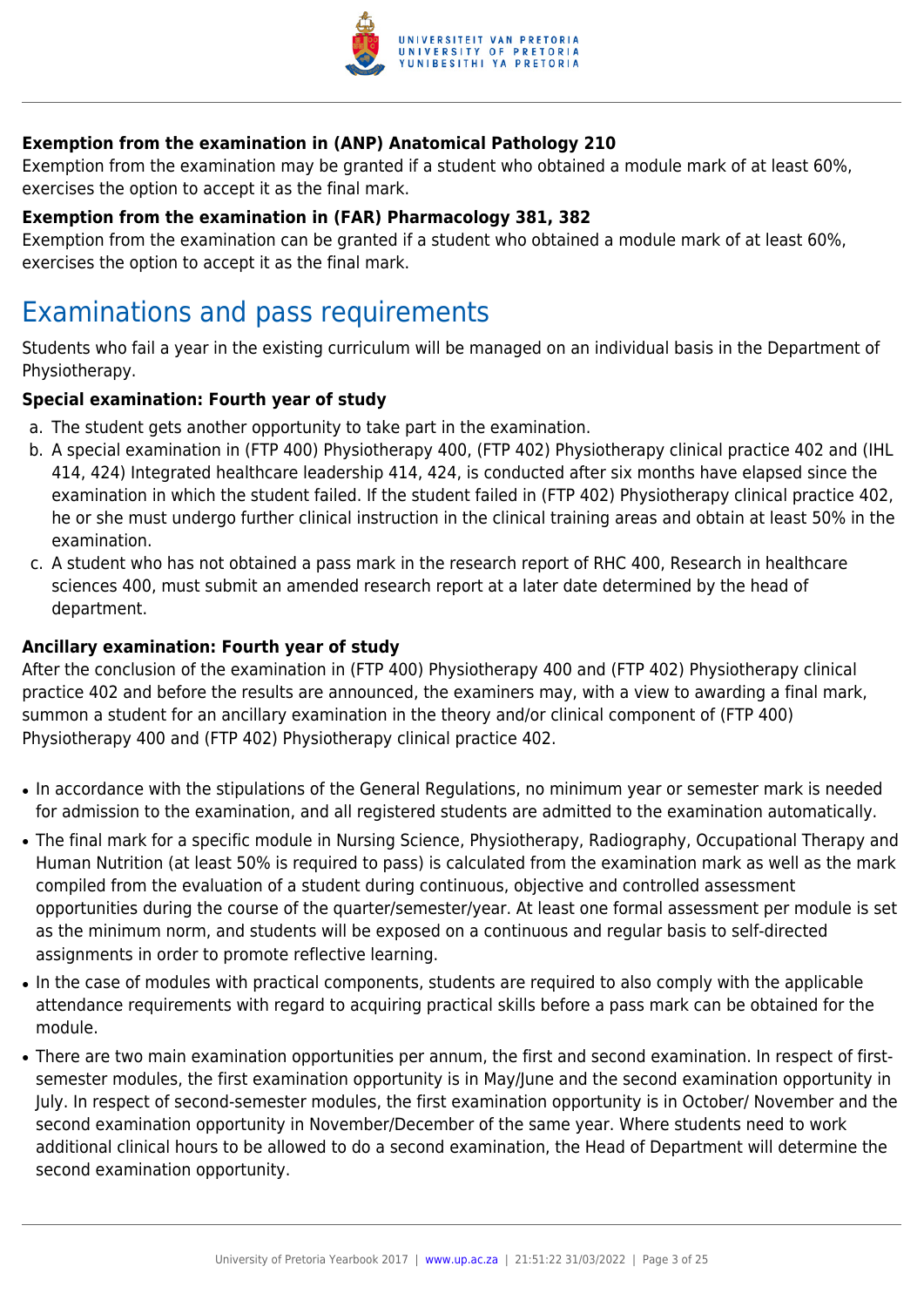

- Only two examination opportunities per module are allowed. If a student fails a module at the second examination opportunity, the module must be repeated.
- A second examination opportunity in a module is granted to students in the following cases:

- If a student obtains a final mark of less than 50% in the relevant module at the first examination opportunity and thus fails.

- If a student does not obtain the subminimum in the examination, as required for a specific module.

- If a student does not sit the examination in a module at the first examination opportunity due to illness or extraordinary circumstances.

- Students intending to sit the second examination due to the reasons mentioned above, must register for the second examination opportunity 24 hours after the results have been made public.
- If a student fails a module at the first examination opportunity, the examination mark obtained in the relevant module at the second examination opportunity will be calculated as the final mark. The marks obtained with continuous evaluation during the course of the quarter/semester/year will not be taken into calculation. If the student passes the module at the second examination opportunity, a maximum of 50% is awarded as a pass mark to the module in question.
- If a student could not sit the examination in a module at the first examination opportunity due to illness or extraordinary circumstances, the continuous evaluation mark, together with the examination mark obtained in the module in question at the second examination opportunity, will be calculated as the final mark obtained in the module.
- The School of Healthcare Sciences applies the General Regulations, according to which a student requiring a limited number of modules to complete his or her degree, may in terms of faculty regulations, be admitted to a special examination in the modules in question.

## Promotion to next study year

Selected first-year students who have passed in sufficient first-semester modules at 100 level will, according to the stipulations of the General Regulations, automatically be admitted to the second semester of the first year of study. During the second semester, students may follow the outstanding module(s) on an anti-semester basis and write the examination, on the condition that the modules in question are indeed presented on an antisemester basis in the second semester by the relevant department and can be accommodated in the class and examination timetables.

Modules/subjects with practical and clinical training credits cannot be passed, unless all prescribed clinical hours and practical skills have been completed to the satisfaction of the head of department.

- A student must pass in all the prescribed core modules of a specific year of study to be promoted to a subsequent year of study. A student can only be promoted to a subsequent year of study if the student has not failed more than two fundamental modules of seven weeks each per semester or one module of 14 weeks per semester. A non-negotiable prerequisite for admission to the final year of study is pass marks in all the core and fundamental modules of the preceding years of study. Refer to the programmes for fundamental modules in each discipline.
- A pass mark refers to a final mark of at least 50%.
- Modules with practical and clinical training credits cannot be passed unless all the prescribed clinical hours and practical activities have been completed to the satisfaction of the head of department.
- The Chairperson of the examination moderating meeting may, after assessing the student's total profile, grant special approval to be promoted to the next year of study.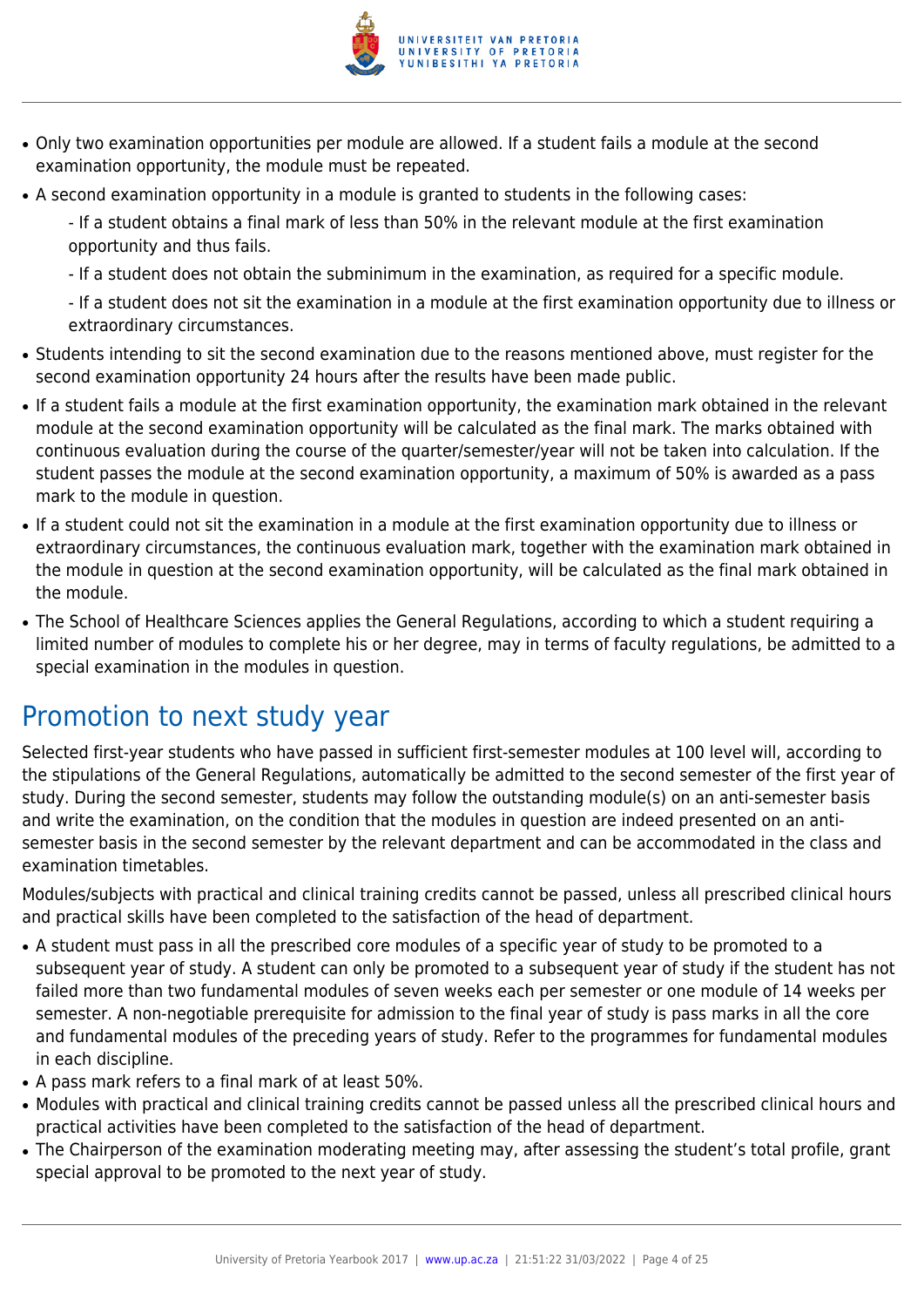

- The exception is the Department of Human Nutrition, where the regulations as applicable in the Faculty of Natural and Agricultural Sciences regarding the modules presented by that Faculty, are relevant.
- Modules can only be taken in advance or repeated if it can be accommodated in the existing examination timetable.
- A student who must repeat a year of study may, with the approval of the Chairperson of the examination moderating meeting and the head of department concerned, be allowed to take fundamental modules of the subsequent year, if he/she complies with all the prerequisites for the relevant modules. No adjustment to existing timetables will be allowed.

The following fundamental modules are relevant:

- Department of Nursing Science: SLK 110, 120; FSG 251,252
- Department of Physiotherapy: SOH 254; FSG 251, 252, 261, 262; SLK 210, ANP 210; GMB 252, 253, 254; FAR 381, 382
- Department of Occupational Therapy: ZUL 110; SEP 110; SLK 210, 220; FSG 251, 252, 261, 262; ANP 210; RPD 481, GNK 286
- Department of Human Nutrition: FLG 211, 212, 221, 222; BCM 251, 252, 261, 262; FAR 381, 382, VDS 322; VDB 321
- Department of Radiography: FSG 251, 252, 262; GNK 286; ANP 210.

## Pass with distinction

The degree is conferred with distinction on a student who has obtained at least 75% in (FTP 400) Physiotherapy 400 and (FTP 402) Physiotherapy clinical practice 402 and a joint average of at least 75% in (RHC 400) Research in healthcare sciences 400 and (IHL 414, 424) Integrated healthcare leadership 414, 424.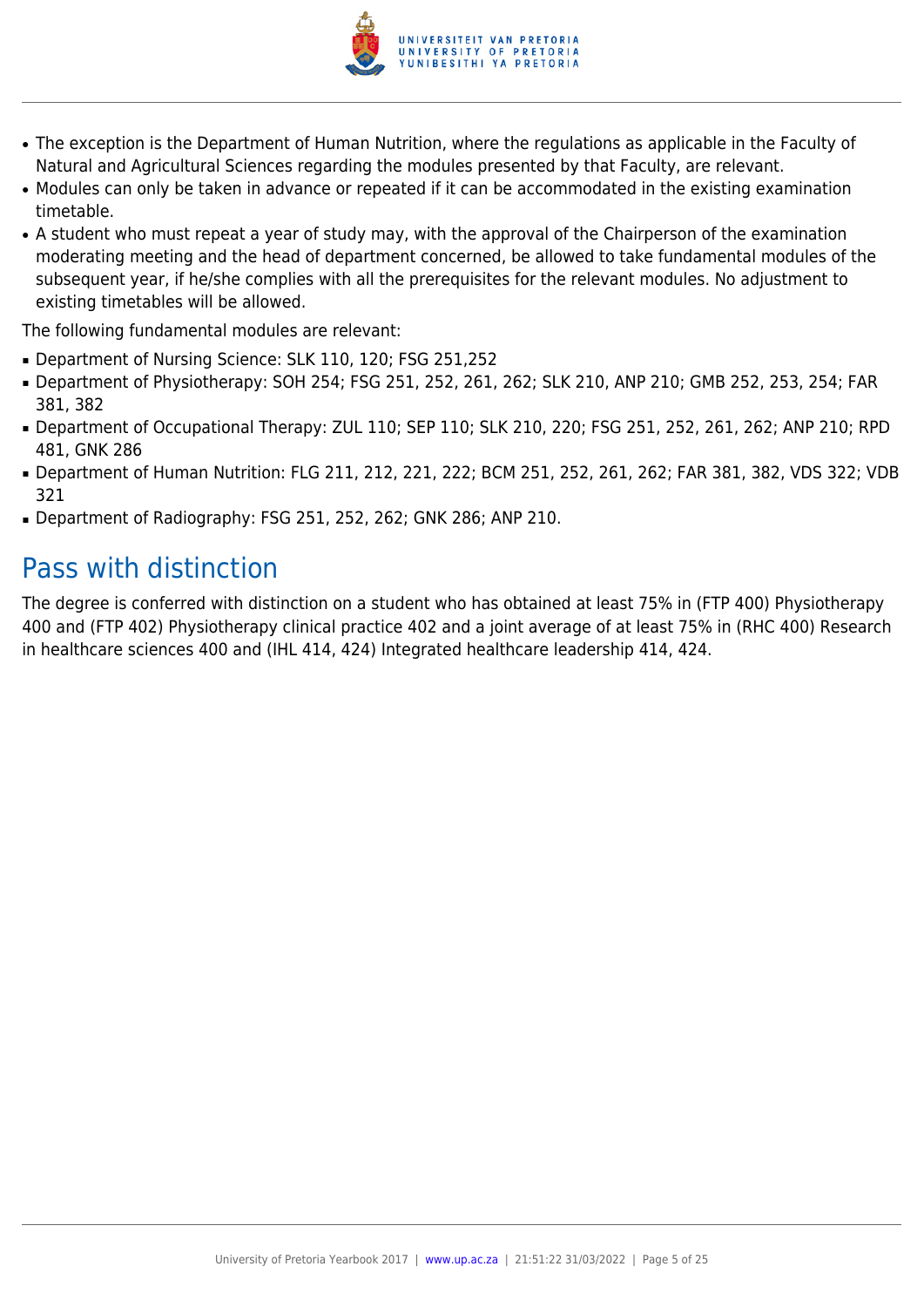

## Curriculum: Year 1

**Minimum credits: 140**

## **Fundamental modules**

## **Introduction to anatomy 151 (ANA 151)**

| <b>Module credits</b>         | 6.00                                                                   |
|-------------------------------|------------------------------------------------------------------------|
| <b>Prerequisites</b>          | No prerequisites.                                                      |
| <b>Contact time</b>           | 1 practical per week, 3 lectures per week, 1 discussion class per week |
| Language of tuition           | Module is presented in English                                         |
| <b>Academic organisation</b>  | Anatomy                                                                |
| <b>Period of presentation</b> | Quarter 1                                                              |
|                               |                                                                        |

#### **Module content**

A systematic approach to Anatomy, including general terminology, embryology and osteology, with the use of wet specimens. Introductory histology includes cytology, the nucleus and cell division, epithelial tissue, general connective tissue, cartilage and bone.

## **Anatomy of the limbs 152 (ANA 152)**

| <b>Module credits</b><br>6.00                                                                 |  |
|-----------------------------------------------------------------------------------------------|--|
| No prerequisites.<br><b>Prerequisites</b>                                                     |  |
| 1 practical per week, 3 lectures per week, 1 discussion class per week<br><b>Contact time</b> |  |
| Language of tuition<br>Module is presented in English                                         |  |
| <b>Academic organisation</b><br>Anatomy                                                       |  |
| <b>Period of presentation</b><br>Quarter 2                                                    |  |

#### **Module content**

Anatomy of the appendicular skeleton

A systematic approach to the Anatomy of the muscles, blood vessels, nerve supply, lymph drainage and joints of the upper and lower limbs, as well as surface anatomy, with the use of wet specimens. Introductory histology includes muscle tissue, nerve tissue, and blood and haemopoietic tissue.

#### **Anatomy of the torso 161 (ANA 161)**

| <b>Module credits</b>         | 6.00                                                                   |
|-------------------------------|------------------------------------------------------------------------|
| <b>Prerequisites</b>          | No prerequisites.                                                      |
| <b>Contact time</b>           | 1 discussion class per week, 3 lectures per week, 1 practical per week |
| <b>Language of tuition</b>    | Module is presented in English                                         |
| <b>Academic organisation</b>  | Anatomy                                                                |
| <b>Period of presentation</b> | Quarter 3                                                              |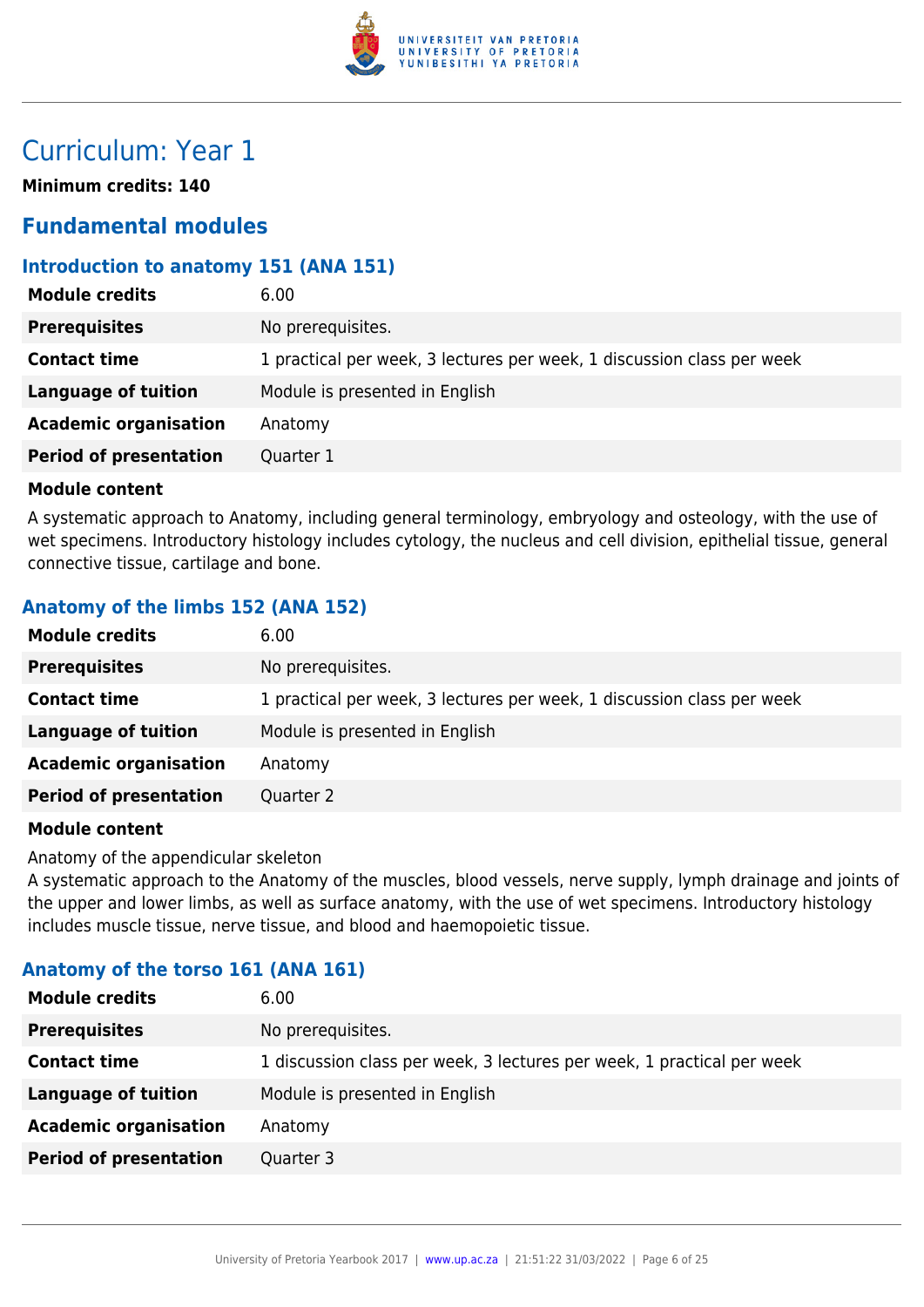

A systematic approach to the anatomy of the thorax and its contents, the abdomen and its contents and the pelvis and its contents (organs, vascular systems, nerve supply, lymph drainage, muscles and joints), as well as surface anatomy, with the use of wet specimens. Introductory histology includes the histology of the lungs, liver and kidneys.

### **Anatomy of the head and neck 162 (ANA 162)**

| <b>Module credits</b>         | 6.00                                                                   |
|-------------------------------|------------------------------------------------------------------------|
| <b>Prerequisites</b>          | No prerequisites.                                                      |
| <b>Contact time</b>           | 3 lectures per week, 1 practical per week, 1 discussion class per week |
| Language of tuition           | Module is presented in English                                         |
| <b>Academic organisation</b>  | Anatomy                                                                |
| <b>Period of presentation</b> | Quarter 4                                                              |

#### **Module content**

Anatomy of the head and neck, and neuroanatomy

A systematic approach to the anatomy of the head and neck regions, the senses and the central and peripheral nervous system (cranial nerves, autonomic nervous system), as well as surface anatomy, with the use of wet specimens.

#### **Chemistry 151 (CMY 151)**

| <b>Module credits</b>         | 16.00                                      |
|-------------------------------|--------------------------------------------|
| <b>Service modules</b>        | <b>Faculty of Health Sciences</b>          |
| <b>Prerequisites</b>          | Refer to Regulation 1.2                    |
| <b>Contact time</b>           | 4 lectures per week, 1 practical per week  |
| <b>Language of tuition</b>    | Separate classes for Afrikaans and English |
| <b>Academic organisation</b>  | Chemistry                                  |
| <b>Period of presentation</b> | Semester 1                                 |

#### **Module content**

Theory: Introduction to general chemistry: Measurement in chemistry, matter and energy, atomic theory and the periodic table, chemical compounds and chemical bonds; quantitative relationships in chemical reactions, states of matter and the kinetic theory; solutions and colloids, acids, bases and ionic compounds, chemical equilibria. Introduction to organic chemistry: Chemical bonding in organic compounds, nature, physical properties and nomenclature of simple organic molecules, isomerism, chemical properties of alkanes and cycloalkanes, alkenes, alcohols, aldehydes and ketones, carboxylic acids and esters, amines and amides, carbohydrates, proteins, and lipids.

Practicals.

## **Physiology 161 (FSG 161)**

**Module credits** 12.00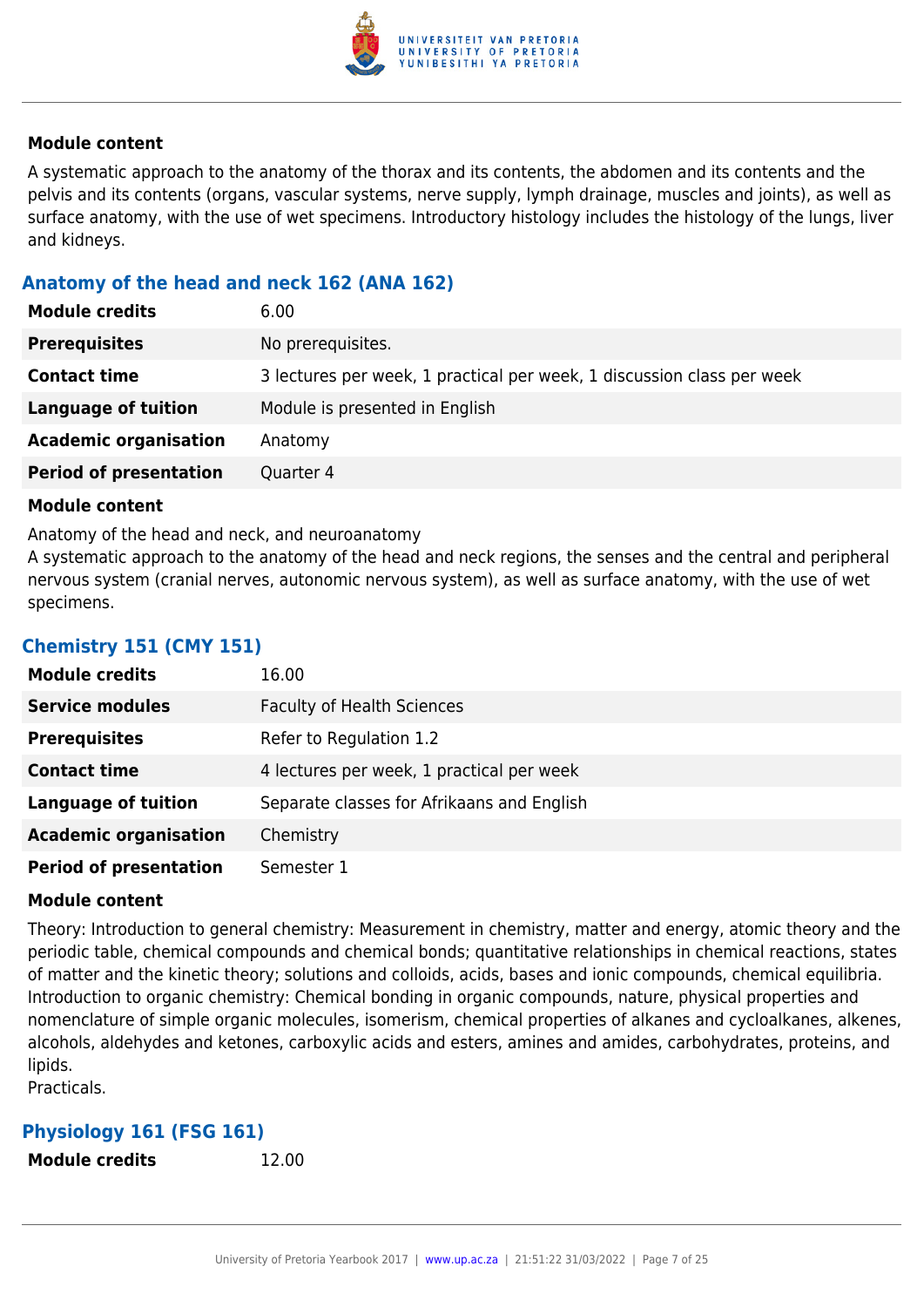

| <b>Prerequisites</b>          | No prerequisites.                          |
|-------------------------------|--------------------------------------------|
| <b>Contact time</b>           | 4 lectures per week, 1 practical per week  |
| <b>Language of tuition</b>    | Afrikaans and English is used in one class |
| <b>Academic organisation</b>  | Physiology                                 |
| <b>Period of presentation</b> | Quarter 3                                  |
|                               |                                            |

Introduction to physiological principles; neurophysiology, and muscle physiology.

## **Physiology 162 (FSG 162)**

| <b>Module credits</b><br>12.00             |                                            |
|--------------------------------------------|--------------------------------------------|
| <b>Prerequisites</b>                       | No prerequisites.                          |
| <b>Contact time</b>                        | 4 lectures per week, 1 practical per week  |
| <b>Language of tuition</b>                 | Afrikaans and English is used in one class |
| <b>Academic organisation</b><br>Physiology |                                            |
| <b>Period of presentation</b><br>Quarter 4 |                                            |

## **Module content**

Body fluids; haematology; cardiovascular physiology, lymphatic system, and body defence mechanisms.

## **Physics for biology students 131 (PHY 131)**

| <b>Module credits</b>         | 16.00                                                                                                              |
|-------------------------------|--------------------------------------------------------------------------------------------------------------------|
| <b>Service modules</b>        | <b>Faculty of Education</b><br><b>Faculty of Health Sciences</b><br><b>Faculty of Veterinary Science</b>           |
| <b>Prerequisites</b>          | Refer to Regulation 1.2: A candidate must have passed Mathematics with at least<br>50% in the Grade 12 examination |
| <b>Contact time</b>           | 1 practical per week, 4 lectures per week, 1 discussion class per week                                             |
| Language of tuition           | Separate classes for Afrikaans and English                                                                         |
| <b>Academic organisation</b>  | Physics                                                                                                            |
| <b>Period of presentation</b> | Semester 1                                                                                                         |

#### **Module content**

Units, vectors, one dimensional kinematics, dynamics, work, equilibrium, sound, liquids, heat, thermodynamic processes, electric potential and capacitance, direct current and alternating current, optics, modern physics, radio activity.

## **Sepedi for beginners 110 (SEP 110)**

| <b>Module credits</b> | 12.00 |
|-----------------------|-------|
|                       |       |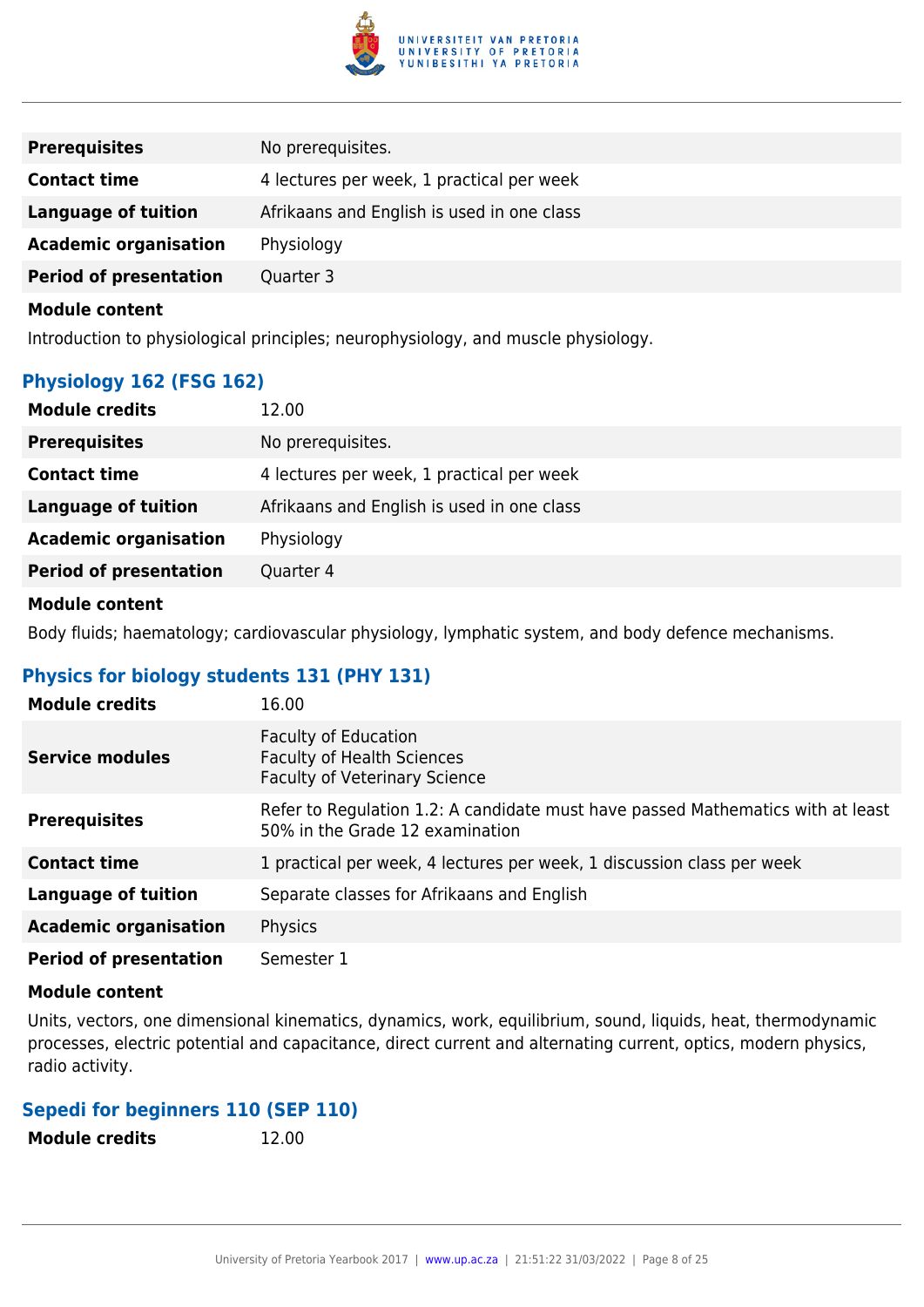

| <b>Service modules</b>        | Faculty of Education<br><b>Faculty of Health Sciences</b> |
|-------------------------------|-----------------------------------------------------------|
| <b>Prerequisites</b>          | No prerequisites.                                         |
| <b>Contact time</b>           | 2 lectures per week, 1 discussion class per week          |
| <b>Language of tuition</b>    | Afrikaans and English is used in one class                |
| <b>Academic organisation</b>  | African Languages                                         |
| <b>Period of presentation</b> | Semester 1 and Semester 2                                 |

\*For absolute beginners only.

\*Only students from the School of Healthcare Sciences may take this module during semester 2. All other students must take this module during semester 1. Also note that students from the School of Healthcare Sciences, who already possess the language skills taught in this module, may write an exemption examination. The acquisition of basic Sepedi communicative skills with emphasis on everyday expressions and suitable high frequency vocabulary, within specific social situations.

## **Psychology 110 (SLK 110)**

| <b>Module credits</b>         | 12.00                                                                                                                                                                                    |
|-------------------------------|------------------------------------------------------------------------------------------------------------------------------------------------------------------------------------------|
| <b>Service modules</b>        | Faculty of Engineering, Built Environment and Information Technology<br><b>Faculty of Education</b><br><b>Faculty of Health Sciences</b><br>Faculty of Natural and Agricultural Sciences |
| <b>Prerequisites</b>          | No prerequisites.                                                                                                                                                                        |
| <b>Contact time</b>           | 2 discussion classes per week, 2 lectures per week                                                                                                                                       |
| Language of tuition           | Separate classes for Afrikaans and English                                                                                                                                               |
| <b>Academic organisation</b>  | Psychology                                                                                                                                                                               |
| <b>Period of presentation</b> | Semester 1                                                                                                                                                                               |

#### **Module content**

This module is a general orientation to Psychology. An introduction is given to various theoretical approaches in Psychology, and the development of Psychology as a science is discussed. Selected themes from everyday life are explored and integrated with psychological principles. This module focuses on major personality theories. An introduction is given to various paradigmatic approaches in Psychology.

## **isiZulu for beginners 110 (ZUL 110)**

| 12.00                                                            |
|------------------------------------------------------------------|
| <b>Faculty of Education</b><br><b>Faculty of Health Sciences</b> |
| No prerequisites.                                                |
| 1 discussion class per week, 2 lectures per week                 |
|                                                                  |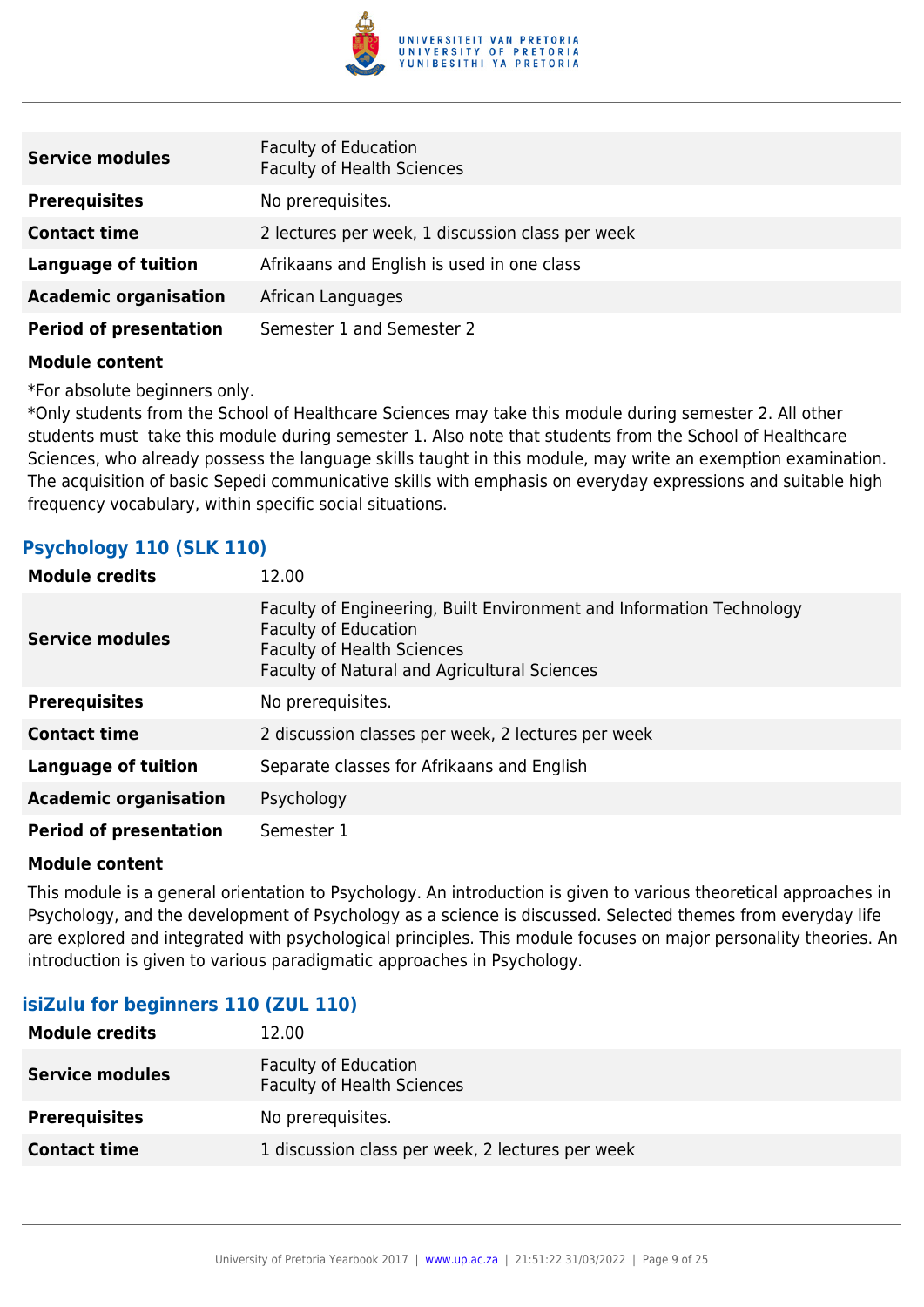

| <b>Language of tuition</b>    | Afrikaans and English is used in one class |
|-------------------------------|--------------------------------------------|
| <b>Academic organisation</b>  | African Languages                          |
| <b>Period of presentation</b> | Semester 1 and Semester 2                  |

\*For absolute beginners only

\*Only students from the School of Healthcare Sciences may take this module during semester 2. All other students must take this module during semester 1. Students from the School of Healthcare Sciences, who already possess the language skills taught in this module, may write an exemption examination. The acquisition of basic isiZulu communicative skills with emphasis on everyday expressions and suitable high frequency vocabulary, within specific situations.

#### **Academic information management 101 (AIM 101)**

| <b>Module credits</b>         | 6.00                                                                                                                                                                                                                                                                                                                                                            |
|-------------------------------|-----------------------------------------------------------------------------------------------------------------------------------------------------------------------------------------------------------------------------------------------------------------------------------------------------------------------------------------------------------------|
| <b>Service modules</b>        | Faculty of Engineering, Built Environment and Information Technology<br><b>Faculty of Education</b><br><b>Faculty of Economic and Management Sciences</b><br><b>Faculty of Humanities</b><br>Faculty of Law<br><b>Faculty of Health Sciences</b><br>Faculty of Natural and Agricultural Sciences<br>Faculty of Theology<br><b>Faculty of Veterinary Science</b> |
| <b>Prerequisites</b>          | No prerequisites.                                                                                                                                                                                                                                                                                                                                               |
| <b>Contact time</b>           | 2 lectures per week                                                                                                                                                                                                                                                                                                                                             |
| <b>Language of tuition</b>    | Separate classes for Afrikaans and English                                                                                                                                                                                                                                                                                                                      |
| <b>Academic organisation</b>  | <b>Information Science</b>                                                                                                                                                                                                                                                                                                                                      |
| <b>Period of presentation</b> | Semester 1                                                                                                                                                                                                                                                                                                                                                      |

#### **Module content**

Find, evaluate, process, manage and present information resources for academic purposes using appropriate technology. Apply effective search strategies in different technological environments. Demonstrate the ethical and fair use of information resources. Integrate 21st-century communications into the management of academic information.

#### **Academic information management 111 (AIM 111)**

**Module credits** 4.00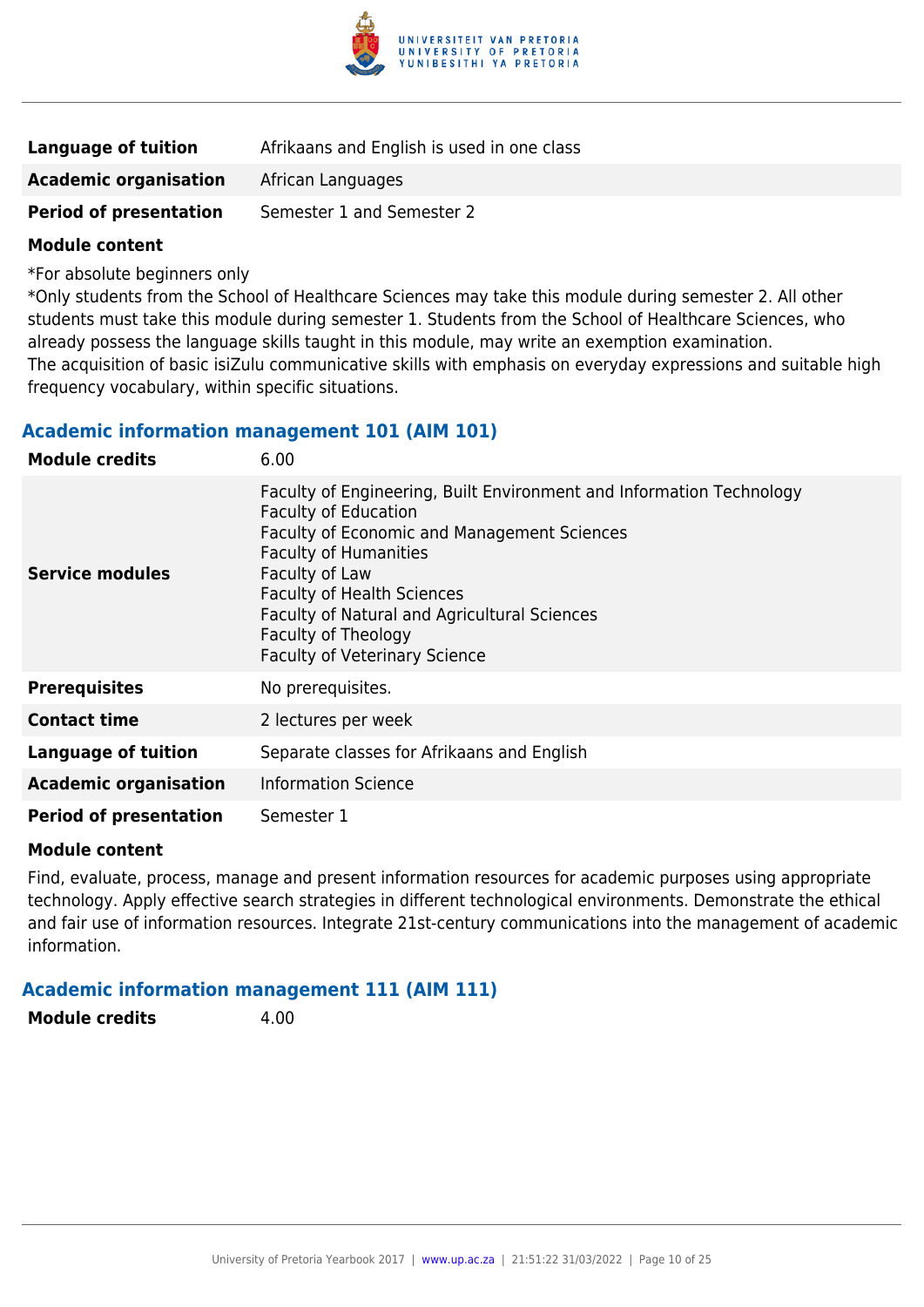

| <b>Service modules</b>        | Faculty of Engineering, Built Environment and Information Technology<br><b>Faculty of Education</b><br>Faculty of Economic and Management Sciences<br><b>Faculty of Humanities</b><br>Faculty of Law<br><b>Faculty of Health Sciences</b><br>Faculty of Natural and Agricultural Sciences<br>Faculty of Theology |
|-------------------------------|------------------------------------------------------------------------------------------------------------------------------------------------------------------------------------------------------------------------------------------------------------------------------------------------------------------|
| <b>Prerequisites</b>          | No prerequisites.                                                                                                                                                                                                                                                                                                |
| <b>Contact time</b>           | MAMELODI, 2 lectures per week                                                                                                                                                                                                                                                                                    |
| <b>Language of tuition</b>    | Separate classes for Afrikaans and English                                                                                                                                                                                                                                                                       |
| <b>Academic organisation</b>  | <b>Information Science</b>                                                                                                                                                                                                                                                                                       |
| <b>Period of presentation</b> | Semester 1                                                                                                                                                                                                                                                                                                       |

Find, evaluate, process, manage and present information resources for academic purposes using appropriate technology.

### **Academic information management 121 (AIM 121)**

| <b>Module credits</b>         | 4.00                                                                                                                                                                                                                                                                                                                                                     |
|-------------------------------|----------------------------------------------------------------------------------------------------------------------------------------------------------------------------------------------------------------------------------------------------------------------------------------------------------------------------------------------------------|
| Service modules               | Faculty of Engineering, Built Environment and Information Technology<br><b>Faculty of Education</b><br>Faculty of Economic and Management Sciences<br><b>Faculty of Humanities</b><br>Faculty of Law<br><b>Faculty of Health Sciences</b><br>Faculty of Natural and Agricultural Sciences<br>Faculty of Theology<br><b>Faculty of Veterinary Science</b> |
| <b>Prerequisites</b>          | No prerequisites.                                                                                                                                                                                                                                                                                                                                        |
| <b>Contact time</b>           | 2 lectures per week, MAMELODI                                                                                                                                                                                                                                                                                                                            |
| <b>Language of tuition</b>    | Separate classes for Afrikaans and English                                                                                                                                                                                                                                                                                                               |
| <b>Academic organisation</b>  | <b>Informatics</b>                                                                                                                                                                                                                                                                                                                                       |
| <b>Period of presentation</b> | Semester 2                                                                                                                                                                                                                                                                                                                                               |

#### **Module content**

Apply effective search strategies in different technological environments. Demonstrate the ethical and fair use of information resources. Integrate 21st-century communications into the management of academic information.

## **Academic English for Health Sciences (BCur, BDietetics, BOH, BOccTher, BRad and BPhysT) 121 (ELH 121)**

| <b>Module credits</b>  | 6.00                              |
|------------------------|-----------------------------------|
| <b>Service modules</b> | <b>Faculty of Health Sciences</b> |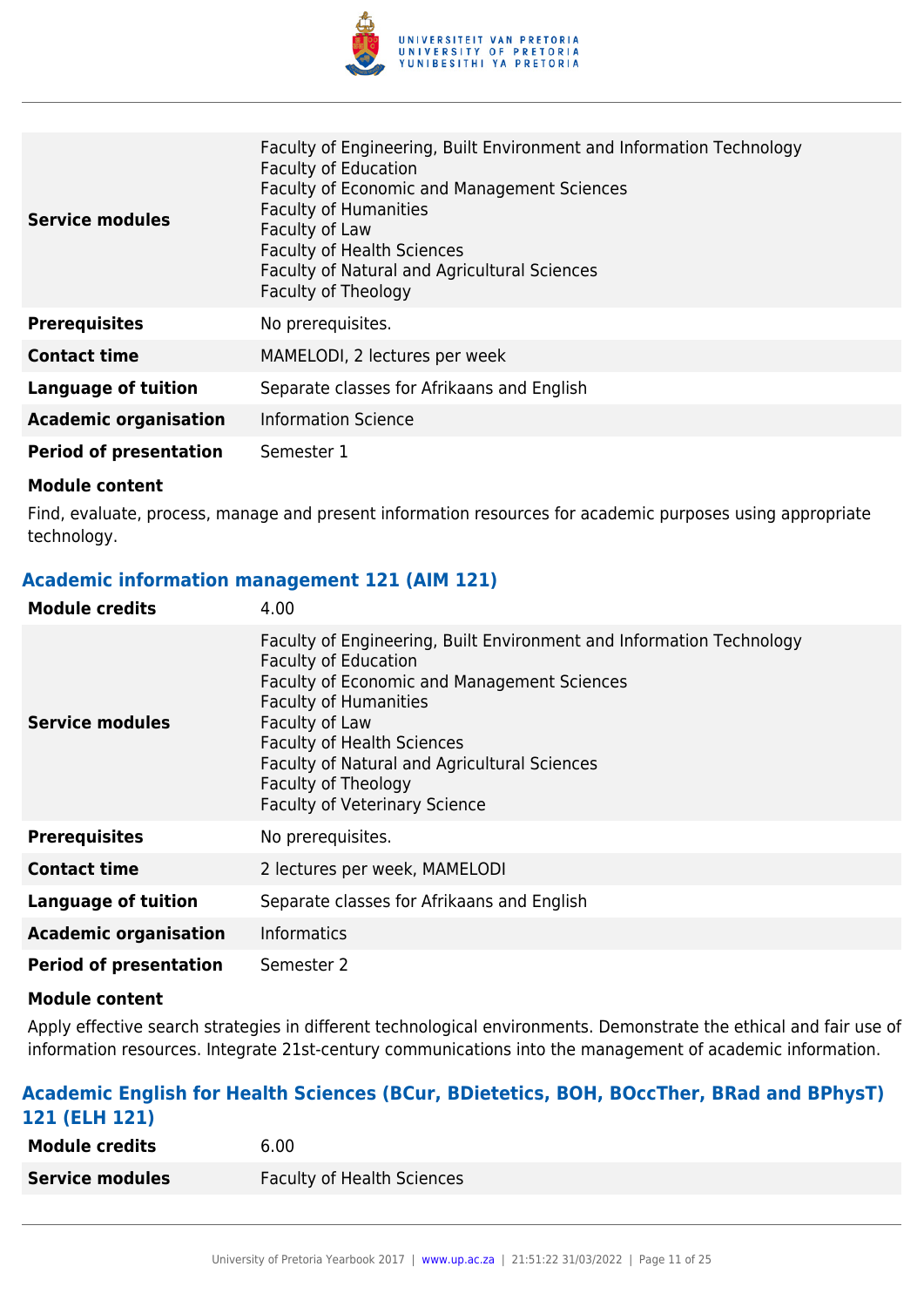

| <b>Prerequisites</b>          | No prerequisites.                                |
|-------------------------------|--------------------------------------------------|
| <b>Contact time</b>           | 1 discussion class per week, 2 lectures per week |
| Language of tuition           | Module is presented in English                   |
| <b>Academic organisation</b>  | Unit for Academic Literacy                       |
| <b>Period of presentation</b> | Semester 1                                       |

Academic reading as well as academic writing and presentation skills, based on the approach followed in the healthcare sciences. \*Presented to students in Health Sciences only.

## **Academic English for Health Sciences122 (ELH 122)**

| <b>Module credits</b>         | 6.00                                             |
|-------------------------------|--------------------------------------------------|
| <b>Service modules</b>        | <b>Faculty of Health Sciences</b>                |
| <b>Prerequisites</b>          | No prerequisites.                                |
| <b>Contact time</b>           | 2 lectures per week, 1 discussion class per week |
| <b>Language of tuition</b>    | Module is presented in English                   |
| <b>Academic organisation</b>  | Unit for Academic Literacy                       |
| <b>Period of presentation</b> | Semester 2                                       |

#### **Module content**

Study of specific language skills required in the Health Care Sciences, including interviewing and report-writing skills. \*Presented to students in Health Sciences only. (BCur, BDietetics, BOH, BOT, Brad, BPhysT)\*

## **Academic orientation 110 (UPO 110)**

| <b>Module credits</b>         | 0.00                                       |
|-------------------------------|--------------------------------------------|
| Language of tuition           | Afrikaans and English is used in one class |
| <b>Academic organisation</b>  | Health Sciences Dean's Office              |
| <b>Period of presentation</b> | Year                                       |

## **Core modules**

### **Integrated healthcare leadership 120 (IHL 120)**

| <b>Module credits</b>         | 8.00                           |
|-------------------------------|--------------------------------|
| <b>Contact time</b>           | 2 lectures per week            |
| Language of tuition           | Module is presented in English |
| <b>Academic organisation</b>  | <b>Nursing Science</b>         |
| <b>Period of presentation</b> | Semester 2                     |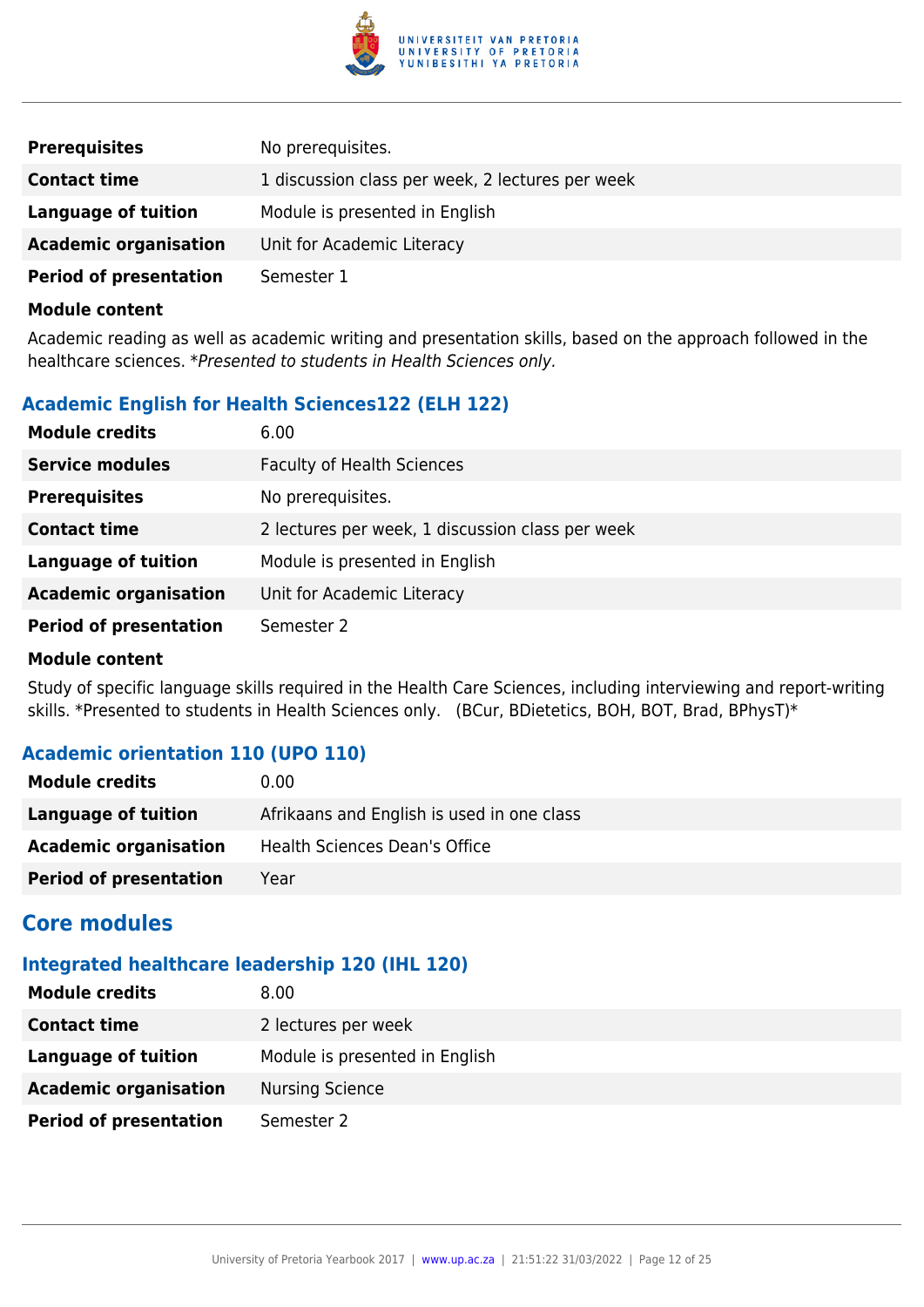

Multidisciplinary team work. Healthcare systems and legislation. Determinants of health. Introduction to healthcare models (e.g. community-based care, family-centred care, etc.). Professionalism, Ethical principles. Management of diversity. NB: Only for School of Healthcare Sciences students.

## **Physiotherapy 101 (FTP 101)**

| <b>Module credits</b>         | 10.00                                                                                             |
|-------------------------------|---------------------------------------------------------------------------------------------------|
| <b>Contact time</b>           | 3 lectures per week, Community Engagement, 4 practicals per week, 1 web-<br>based period per week |
| Language of tuition           | Separate classes for Afrikaans and English                                                        |
| <b>Academic organisation</b>  | Physiotherapy                                                                                     |
| <b>Period of presentation</b> | Year                                                                                              |

#### **Module content**

General introduction and orientation to physiotherapy, PBL skills and evidence-based approach to physiotherapy. Introduction to biomechanics, terminology, passive movements, measurement of the range of movement, clinical visits and patient-handling.

Kinetics: axis, planes, levers, effect of gravity on the human body.

Applied electro biomechanics: introduction to radiation, high-frequency, ultrasound, shortwave diathermy, laser, ultraviolet, infrared radiation.

Introduction to manual therapy: general introduction to massaging, evaluation of soft tissue, types applications and effects of massage techniques on various types of tissue, modalities application to the human body. Human movement science: introduction to biomechanics, study of human movement, functional evaluation, muscle-testing, types of muscular activity, kinematics: analysis of movement, motor control and posture, characteristics of normal movement. Applied electrobiomechanics, introduction to medium frequency currents, Russian currents. Pulmonology.

Note: Physiotherapy is presented in a problem-based and integrated manner.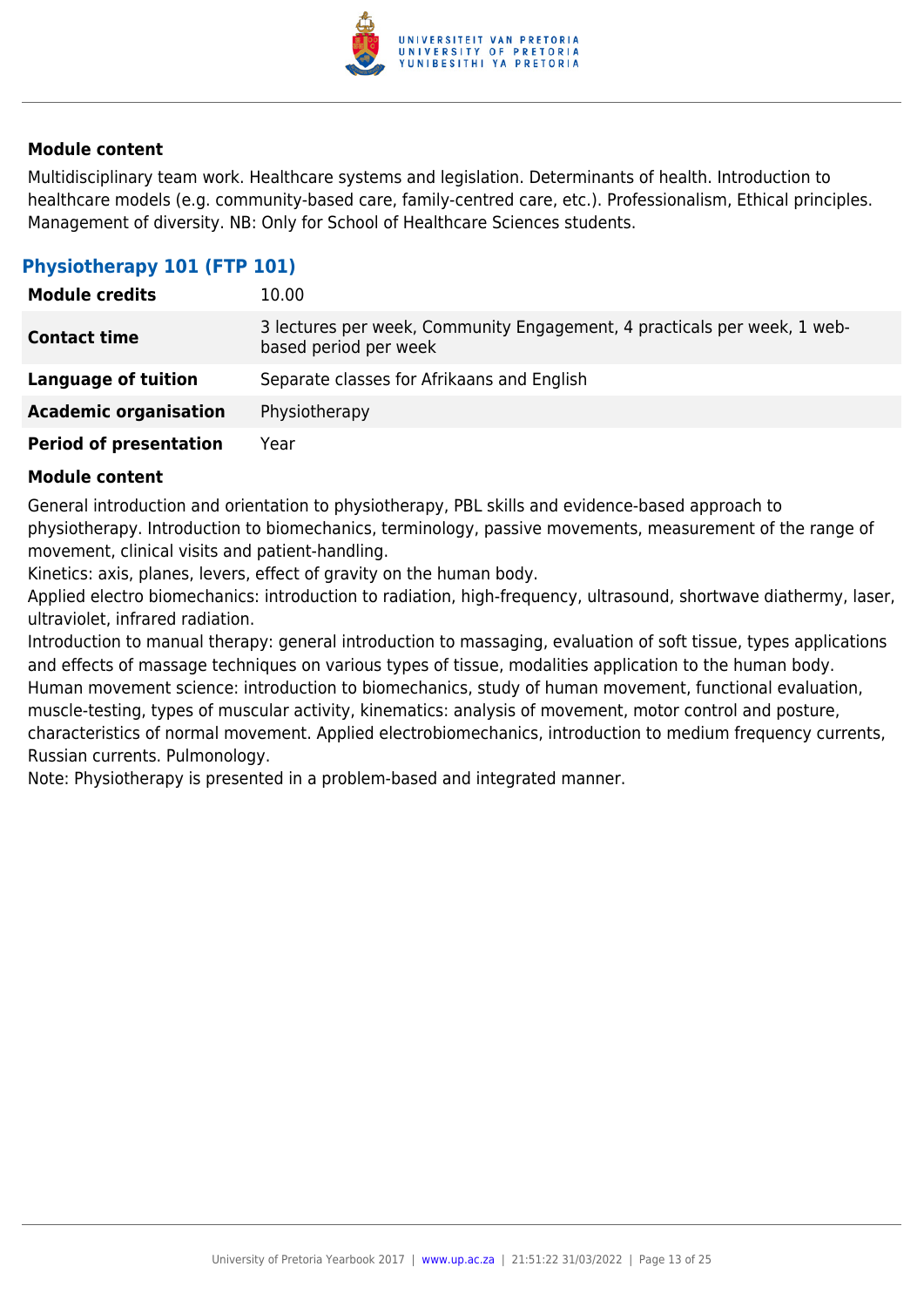

## Curriculum: Year 2

**Minimum credits: 128**

## **Fundamental modules**

## **Anatomical pathology 210 (ANP 210)**

| <b>Module credits</b>         | 10.00                                                                                                                                                                                                       |
|-------------------------------|-------------------------------------------------------------------------------------------------------------------------------------------------------------------------------------------------------------|
| <b>Prerequisites</b>          | [PHY 131, CMY 151, FSG 161, FSG 162, FTP 100, ANA 152, ANA 162] or [FSG<br>251, FSG 252, FSG 261, FSG 262, AKU 200, ART 282, ART 284, RPD 200, ART 281,<br>ART 283] or [RAN 280, RAW 281, RAW 282, RAW 283] |
| <b>Contact time</b>           | 1 seminar per week, 2 lectures per week                                                                                                                                                                     |
| <b>Language of tuition</b>    | Separate classes for Afrikaans and English                                                                                                                                                                  |
| <b>Academic organisation</b>  | Anatomical Pathology                                                                                                                                                                                        |
| <b>Period of presentation</b> | Semester 1                                                                                                                                                                                                  |

#### **Module content**

General principles of pathology, including necroses, reversible cell damage, reparation and abnormalities of growth, circulation disturbances, acute and chronic infections, classification of the spreading of tumours and carcinogenesis. Directed course in systematic pathology, with specific reference to cardiovascular system, respiratory system, locomotor system and neurophathology.

## **Physiology 251 (FSG 251)**

| <b>Module credits</b>         | 6.00                                                          |
|-------------------------------|---------------------------------------------------------------|
| <b>Prerequisites</b>          | RAN 100, RFI 110, FSG 161, FSG 162, MTL 180, RAW 180, RAW 182 |
| <b>Contact time</b>           | 4 lectures per week, 1 practical per week                     |
| <b>Language of tuition</b>    | Afrikaans and English is used in one class                    |
| <b>Academic organisation</b>  | Physiology                                                    |
| <b>Period of presentation</b> | Quarter 1                                                     |

#### **Module content**

Structure, gas exchange and secretory functions of the lungs; build, excretory and non-urinary functions of the kidneys, acid-base balance, as well as the skin and body temperature control. Practical work: lung functions/spirometry, kidney function tests – side-room urine examinations. Digestion. Metabolism. Pathophysiology.

## **Physiology 252 (FSG 252)**

| <b>Module credits</b> | 6.00                                                           |
|-----------------------|----------------------------------------------------------------|
| <b>Prerequisites</b>  | RAN 100, RFI 110, FSG 161, FSG 162, RAW 180, RAW 182, MTL 180, |
| <b>Contact time</b>   | 4 lectures per week, 1 practical per week                      |
| Language of tuition   | Afrikaans and English is used in one class                     |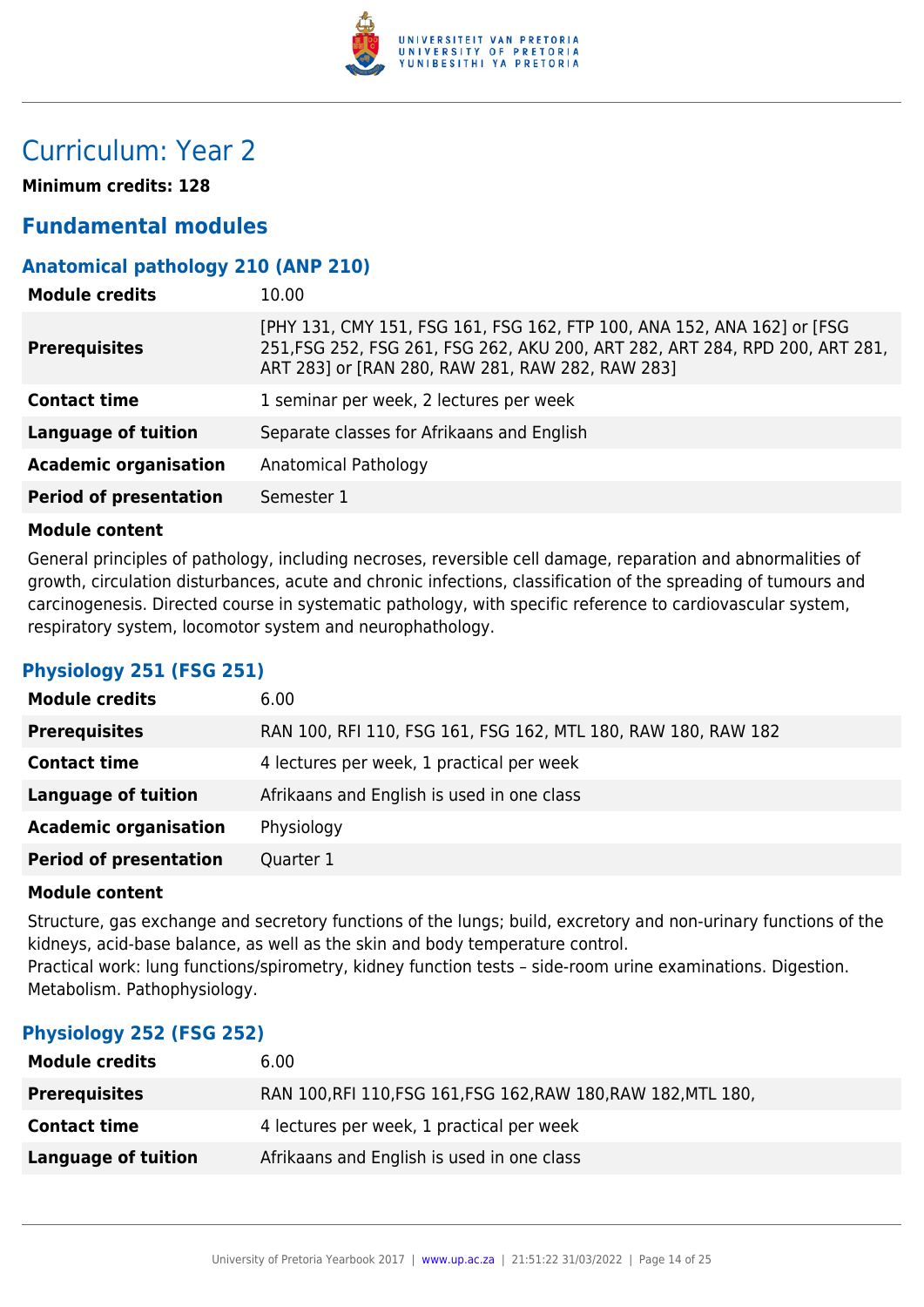

**Academic organisation** Physiology

**Period of presentation** Quarter 2

#### **Module content**

Nutrition, digestion and metabolism, hormonal control of body functions and the reproductive systems. Practical work: endocrine system, reproductive system, pregnancy test.

## **Physiology 261 (FSG 261)**

| <b>Module credits</b>         | 6.00                                                                               |
|-------------------------------|------------------------------------------------------------------------------------|
| <b>Prerequisites</b>          | PHY 131, CMY 151, ANA 151, ANA 152, ANA 161, ANA 162, FSG 161, FSG 162, FTP<br>100 |
| <b>Contact time</b>           | 2 lectures per week                                                                |
| <b>Language of tuition</b>    | Afrikaans and English is used in one class                                         |
| <b>Academic organisation</b>  | Physiology                                                                         |
| <b>Period of presentation</b> | Quarter 3                                                                          |
| <b>Module content</b>         |                                                                                    |

Special neuro and muscle physiology.

## **Physiology 262 (FSG 262)**

| <b>Module credits</b>         | 6.00                                                          |
|-------------------------------|---------------------------------------------------------------|
| <b>Prerequisites</b>          | RAN 100, RFI 110, FSG 161, FSG 162, RAW 180, RAW 182, MTL 180 |
| <b>Contact time</b>           | 3 lectures per week                                           |
| <b>Language of tuition</b>    | Afrikaans and English is used in one class                    |
| <b>Academic organisation</b>  | Physiology                                                    |
| <b>Period of presentation</b> | Quarter 4                                                     |
| <b>Module content</b>         |                                                               |

Applied pathophysiology.

## **Medical microbiology 252 (GMB 252)**

| <b>Module credits</b>         | 6.00                                       |
|-------------------------------|--------------------------------------------|
| <b>Prerequisites</b>          | No prerequisites.                          |
| <b>Contact time</b>           | 2 lectures per week                        |
| Language of tuition           | Separate classes for Afrikaans and English |
| <b>Academic organisation</b>  | <b>Medical Microbiology</b>                |
| <b>Period of presentation</b> | Quarter 2                                  |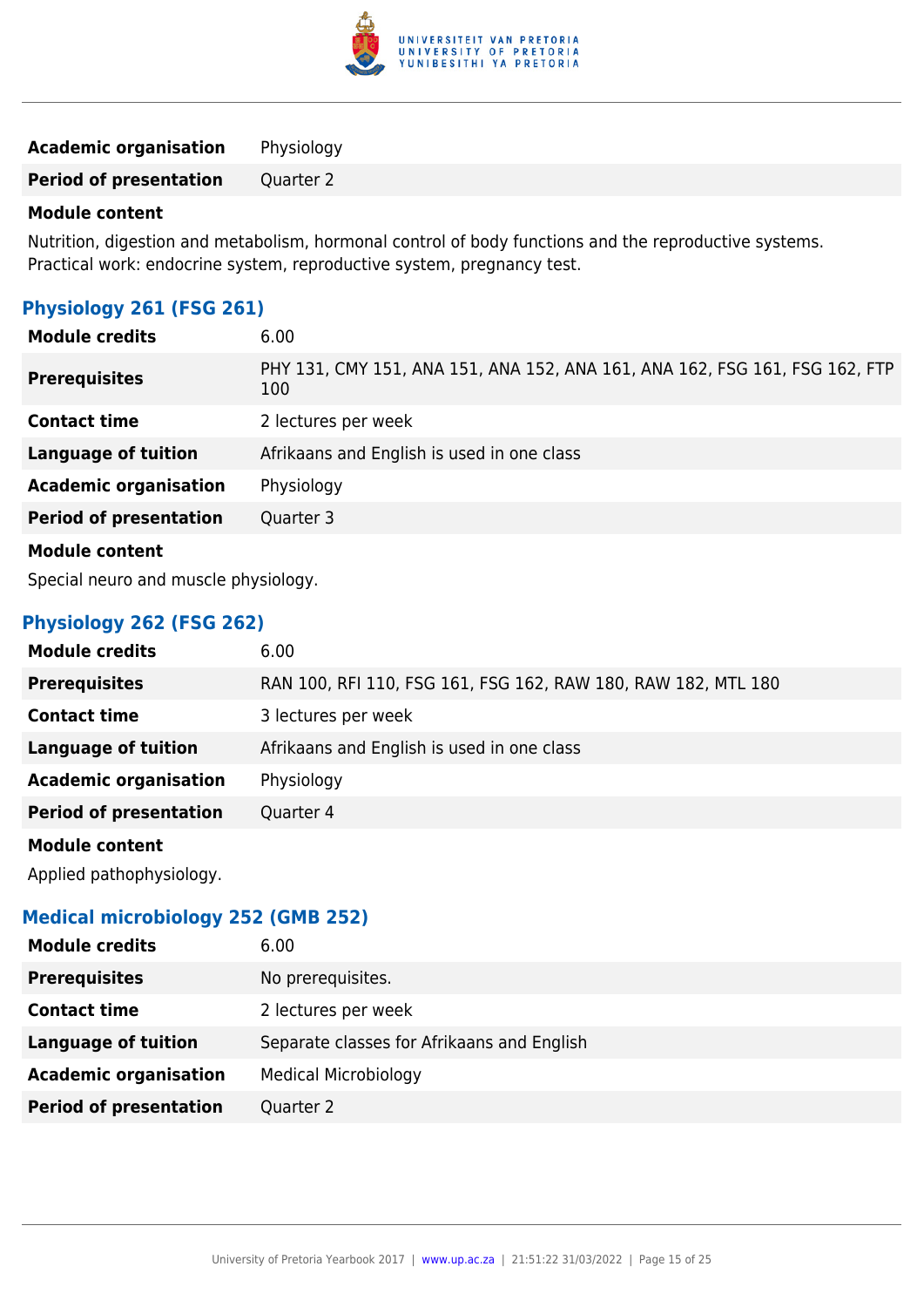

Infection, immunity and basic bacteriology. Introduction and basic principles of infection, sterilisation and the immune system. Bacterial cells and the classification of disease-causing bacteria.

### **Medical microbiology 253 (GMB 253)**

| <b>Module credits</b>         | 6.00                                       |
|-------------------------------|--------------------------------------------|
| <b>Prerequisites</b>          | FLG 211 GS, FLG 212 GS                     |
| <b>Contact time</b>           | 2 lectures per week                        |
| <b>Language of tuition</b>    | Separate classes for Afrikaans and English |
| <b>Academic organisation</b>  | <b>Medical Microbiology</b>                |
| <b>Period of presentation</b> | Quarter 3                                  |
| Madula cantant                |                                            |

**Module content**

Systemic bacteriology. Commonly occurring bacterial infections and the bacteria that cause them.

## **Medical microbiology 254 (GMB 254)**

| <b>Module credits</b>         | 6.00                                       |
|-------------------------------|--------------------------------------------|
| <b>Prerequisites</b>          | FLG 211 GS, FLG 212 GS                     |
| <b>Contact time</b>           | 2 lectures per week                        |
| Language of tuition           | Separate classes for Afrikaans and English |
| <b>Academic organisation</b>  | <b>Medical Microbiology</b>                |
| <b>Period of presentation</b> | Quarter 4                                  |
|                               |                                            |

#### **Module content**

Fungi, parasitology and virology. Commonly occurring fungal, viral and parasite infections and infestations, and the organisms that cause them.

## **Basic emergency care 286 (GNK 286)**

| <b>Module credits</b>         | 5.00                                                                                                                                                                                    |
|-------------------------------|-----------------------------------------------------------------------------------------------------------------------------------------------------------------------------------------|
| <b>Prerequisites</b>          | CMY 151, FIL 155, MGW 112, MLB 111, PHY 131, MTL 180, GNK 120, BOK 121, GNK<br>127, GNK 128, CIL 111 and 121 or AIM 101 or AIM 111 and 121 EOT 110 and 120 or<br><b>ELH 111 and 112</b> |
| <b>Contact time</b>           | 8 practicals per week, 1 other contact session per week                                                                                                                                 |
| <b>Language of tuition</b>    | Separate classes for Afrikaans and English                                                                                                                                              |
| <b>Academic organisation</b>  | Health Sciences Dean's Office                                                                                                                                                           |
| <b>Period of presentation</b> | Semester 1 and/or 2                                                                                                                                                                     |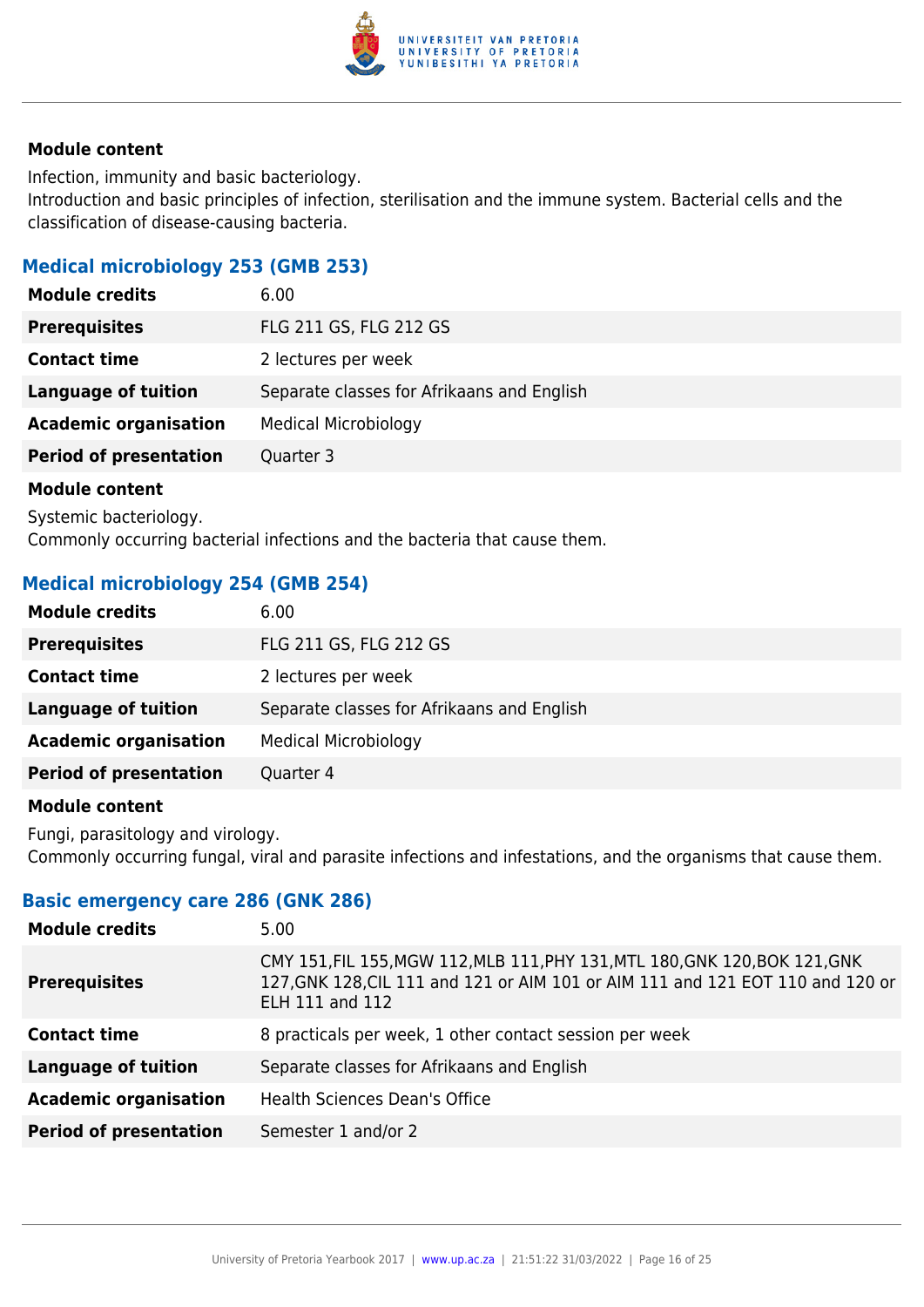

Theory and practical training in basic emergency care.

## **Psychology 210 (SLK 210)**

| <b>Module credits</b>         | 20.00                                                                                                                                                            |
|-------------------------------|------------------------------------------------------------------------------------------------------------------------------------------------------------------|
| <b>Service modules</b>        | Faculty of Engineering, Built Environment and Information Technology<br><b>Faculty of Health Sciences</b><br><b>Faculty of Natural and Agricultural Sciences</b> |
| <b>Prerequisites</b>          | SLK 110, SLK 120(GS)                                                                                                                                             |
| <b>Contact time</b>           | 2 discussion classes per week, 2 lectures per week                                                                                                               |
| <b>Language of tuition</b>    | Separate classes for Afrikaans and English                                                                                                                       |
| <b>Academic organisation</b>  | Psychology                                                                                                                                                       |
| <b>Period of presentation</b> | Semester 1                                                                                                                                                       |

#### **Module content**

In this module human development from conception through adolescence to adulthood is discussed with reference to various psychological theories. Incorporated are the developmental changes related to cognitive, physical, emotional and social functioning of the individual and the context of work in adulthood. Traditional and contemporary theories of human development explaining and describing these stages are studied in order to address the key issues related to both childhood and adulthood.

## **Core modules**

#### **Integrated healthcare leadership 210 (IHL 210)**

| <b>Module credits</b>         | 8.00                           |
|-------------------------------|--------------------------------|
| <b>Prerequisites</b>          | IHL 112/2/3/4, IHL 120         |
| <b>Contact time</b>           | 2 lectures per week            |
| <b>Language of tuition</b>    | Module is presented in English |
| <b>Academic organisation</b>  | <b>Nursing Science</b>         |
| <b>Period of presentation</b> | Semester 1                     |

#### **Module content**

Principles of project management. Communication principles. Health promotion and education, advocacy and literacy. Counselling for health behaviour change. NB: Only for School of Healthcare Sciences students.

#### **Physiotherapy 204 (FTP 204)**

| <b>Module credits</b>        | 35.00                                                                                             |
|------------------------------|---------------------------------------------------------------------------------------------------|
| <b>Contact time</b>          | Community Engagement, 4 practicals per week, 8 lectures per week, 1 web-<br>based period per week |
| Language of tuition          | Afrikaans and English is used in one class                                                        |
| <b>Academic organisation</b> | Physiotherapy                                                                                     |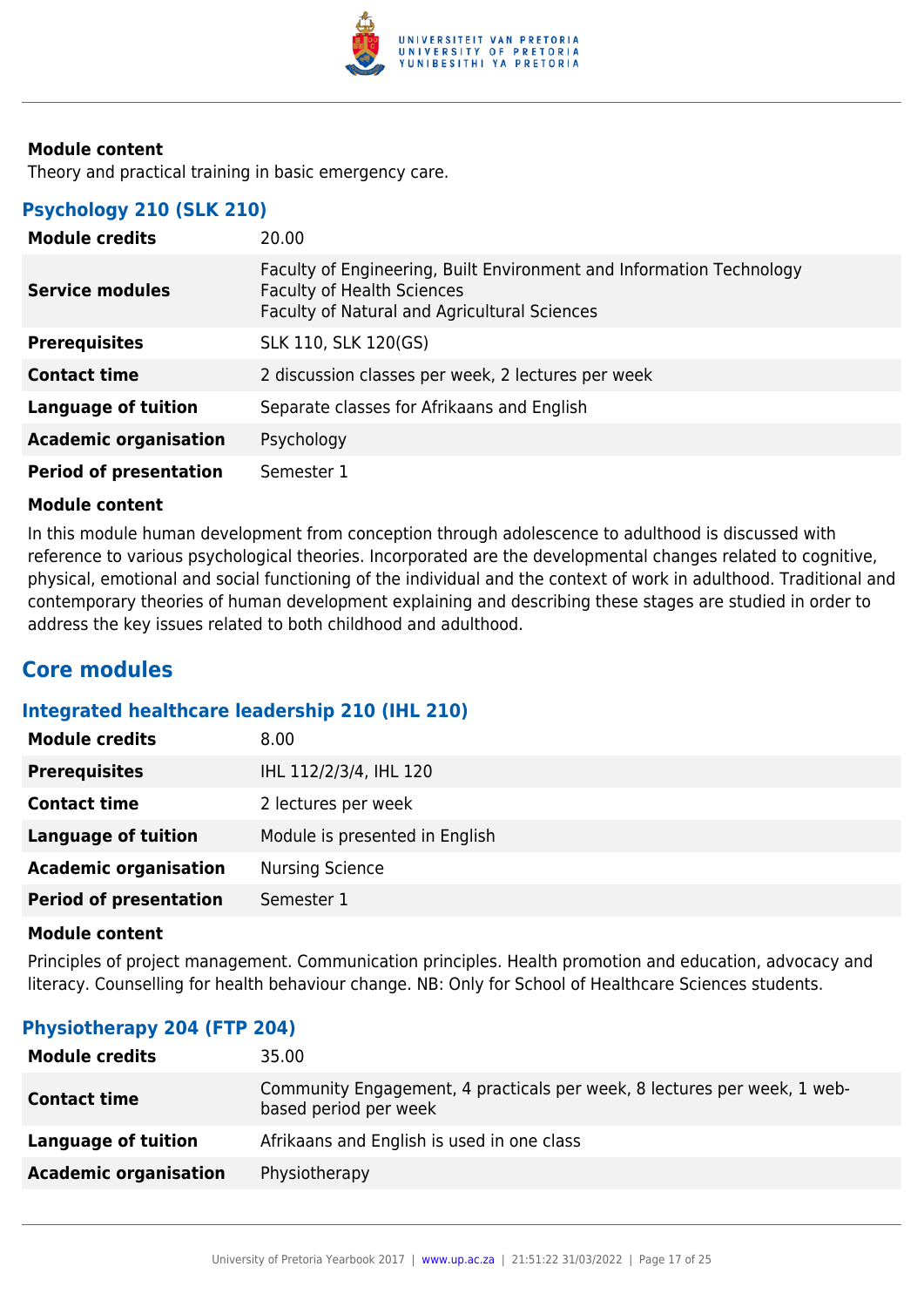

#### **Period of presentation** Year

#### **Module content**

The problem-based learning approach to the principles of human movement science manual therapy for soft tissue and electro-biomechanics. This approach is applied by using selected clinical conditions of the thorax, pelvis and hip-joint over the total life spectrum.

The problem-based approach to the treatment of selected clinical conditions of the knee, ankle and foot complex, the pectoral girdle and gleno-humeral joint, the elbow, forearm and wrist and hand complex over the total life-cycle, through the application of the principles of human movement science manual therapy for soft tissue and electro-biomechanic.

#### **Physiotherapy clinical practice 221 (FTP 221)**

| <b>Module credits</b>         | 8.00                                                                                                                                                  |
|-------------------------------|-------------------------------------------------------------------------------------------------------------------------------------------------------|
| <b>Prerequisites</b>          | PHY 131, CMY 151, FSG 161, FSG 162, ANA 151, FTP 101, ANA 152, SLK 110, ANA<br>161, ANA 162, CIL 121 or AIM 101 or AIM 111 and 121 or ELH 121 and 122 |
| <b>Contact time</b>           | Community Engagement, 1 lecture per week, 1 other contact session per week                                                                            |
| <b>Language of tuition</b>    | Separate classes for Afrikaans and English                                                                                                            |
| <b>Academic organisation</b>  | Physiotherapy                                                                                                                                         |
| <b>Period of presentation</b> | Semester 2                                                                                                                                            |

#### **Module content**

Study of the epidemiology, prevalence and incidence of selected clinical conditions. Students acquire clinical experience through the treatment of selected clinical conditions in various health care institutions, practices and clinics.

A theoretical and clinical examination will take place after conclusion of the module.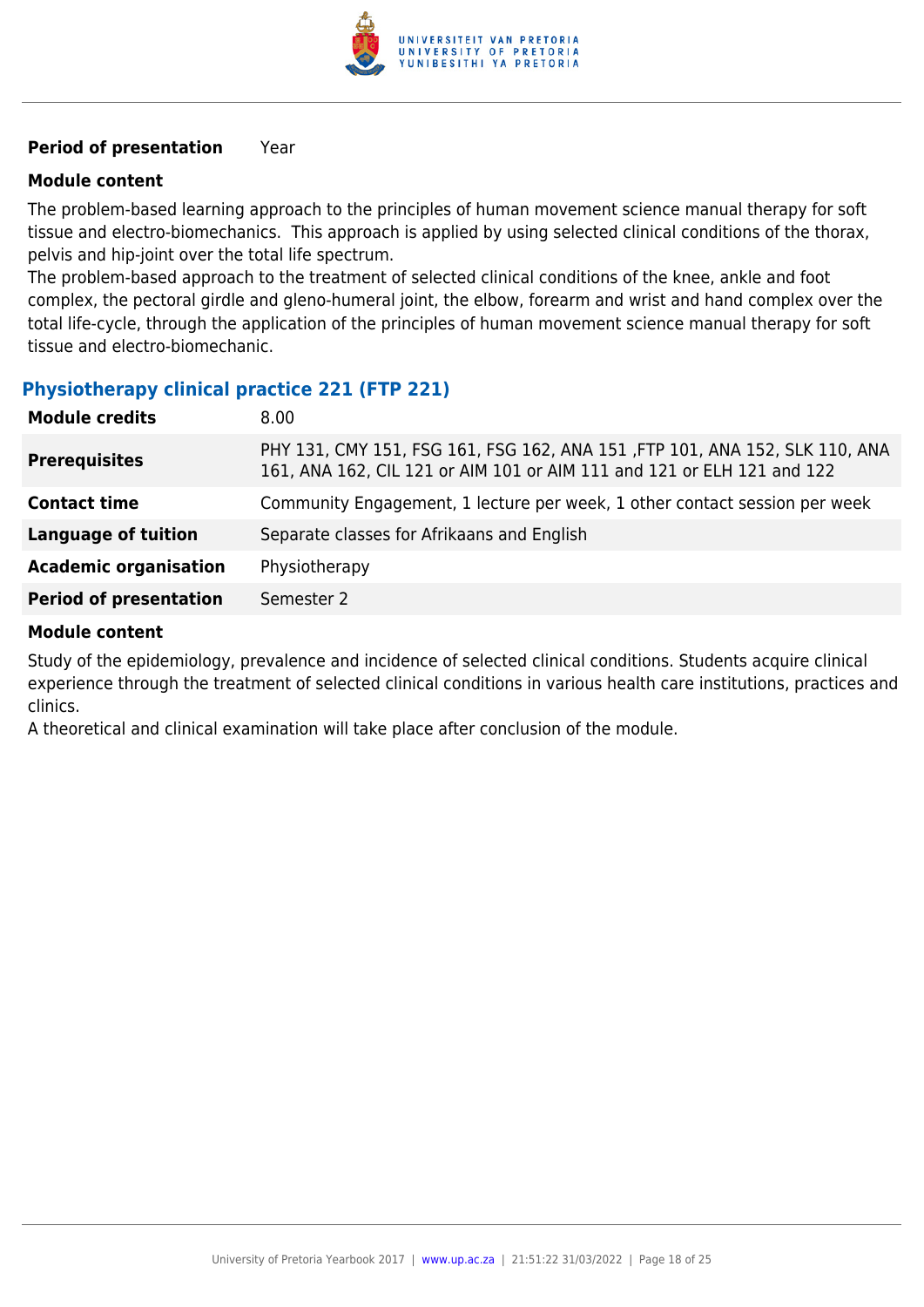

## Curriculum: Year 3

**Minimum credits: 147**

## **Fundamental modules**

## **Pharmacology 381 (FAR 381)**

| <b>Module credits</b>         | 18.00                                        |
|-------------------------------|----------------------------------------------|
| <b>Service modules</b>        | Faculty of Natural and Agricultural Sciences |
| <b>Prerequisites</b>          | FLG 211, FLG 212, FLG 221, FLG 222 GS        |
| <b>Contact time</b>           | 2 lectures per week                          |
| <b>Language of tuition</b>    | Afrikaans and English is used in one class   |
| <b>Academic organisation</b>  | Pharmacology                                 |
| <b>Period of presentation</b> | Semester 1                                   |

#### **Module content**

Introduction, receptors, antagonism, kinetic principles, drugs that impact upon the autonomic and central nervous system, pharmacotherapy of hypertension, angina pectoris, myocardial infarction, heart failure, arrhythmias, and epilepsy. Diuretics, glucocorticosteroids, local anaesthetics, anaesthetic drugs, analgesics, iron and vitamins, oncostatics and immuno suppressants.

## **Pharmacology 382 (FAR 382)**

| <b>Module credits</b>         | 18.00                                          |
|-------------------------------|------------------------------------------------|
| <b>Service modules</b>        | Faculty of Natural and Agricultural Sciences   |
| <b>Prerequisites</b>          | FAR 381, FLG 211, FLG 212, FLG 221, FLG 222 GS |
| <b>Contact time</b>           | 2 lectures per week                            |
| <b>Language of tuition</b>    | Afrikaans and English is used in one class     |
| <b>Academic organisation</b>  | Pharmacology                                   |
| <b>Period of presentation</b> | Semester 2                                     |

#### **Module content**

Hormones, drugs that act on the histaminergic, serotonergic, and dopaminergic receptors. Pharmacotherapy of diabetes mellitus, schizophrenia, depression, obesity, anxiety, insomnia, gastro-intestinal diseases. Anticoagulants, antimicrobial drugs.

#### **Integrated healthcare leadership 310 (IHL 310)**

| <b>Module credits</b> | 8.00                                           |
|-----------------------|------------------------------------------------|
| <b>Prerequisites</b>  | IHL 111/2/3/4, IHL 120, IHL 210, IHL 221/2/3/4 |
| <b>Contact time</b>   | 2 lectures per week                            |
| Language of tuition   | Module is presented in English                 |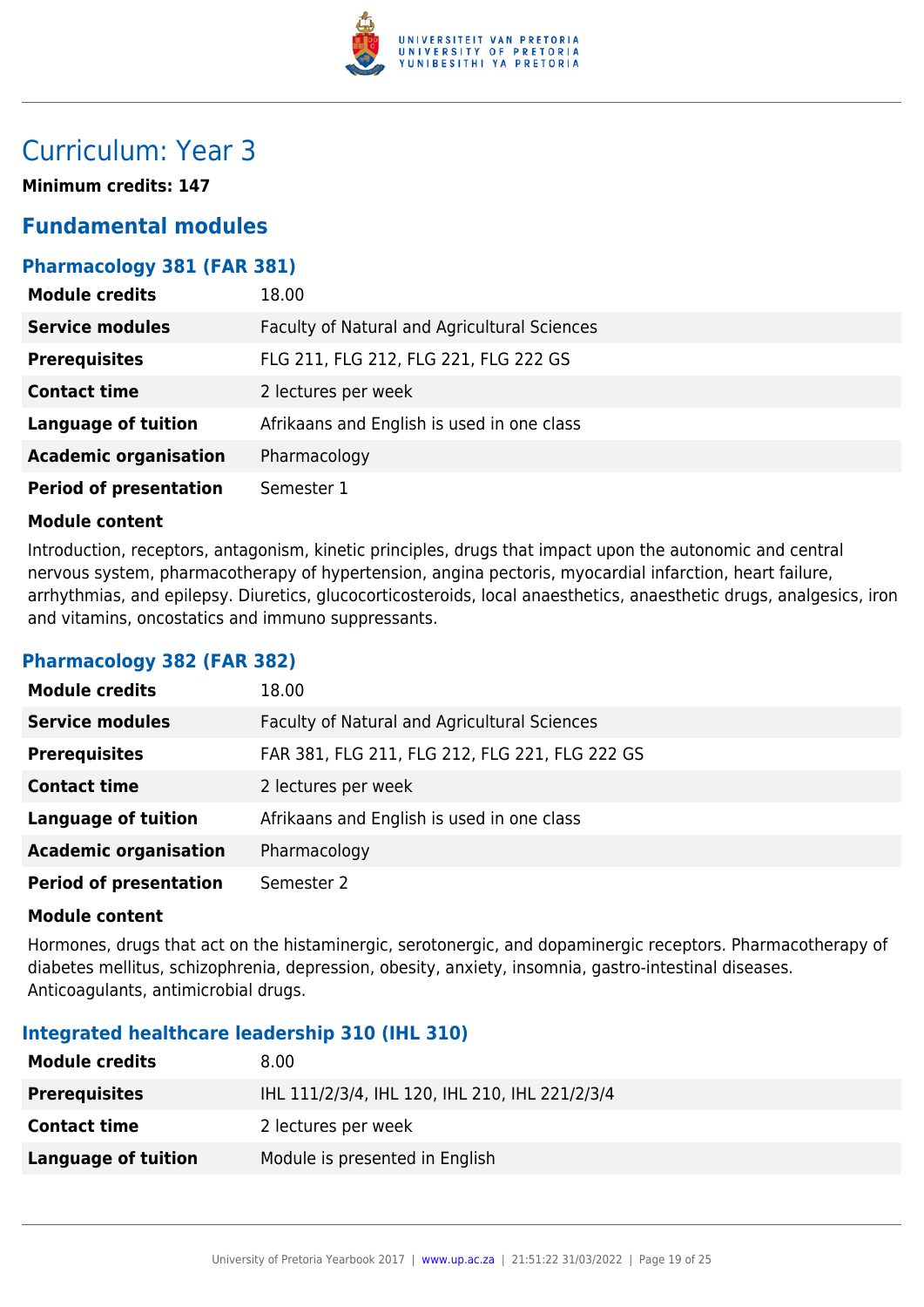

| <b>Academic organisation</b>  | <b>Nursing Science</b> |
|-------------------------------|------------------------|
| <b>Period of presentation</b> | Semester 1             |

Community needs assessment. Community development. Planning and implementation of collaborative community-based interventions. Application of principles of monitoring and evaluation. NB: Only for School of Healthcare Sciences students.

#### **Research methodology for healthcare sciences 300 (RHC 300)**

| <b>Module credits</b>         | 30.00                                                     |
|-------------------------------|-----------------------------------------------------------|
| <b>Prerequisites</b>          | IHL 110, IHL 121/2/3/4; (ELH 121 and 122); AIM 111 or 101 |
| <b>Contact time</b>           | 2 practicals per week, 2 lectures per week                |
| Language of tuition           | Separate classes for Afrikaans and English                |
| <b>Academic organisation</b>  | <b>Nursing Science</b>                                    |
| <b>Period of presentation</b> | Year                                                      |
|                               |                                                           |

#### **Module content**

Concepts of research; research process; research studies appraisal; planning and developing literature review; developing research idea and research question; research principles in designing research proposal; research proposal writing

#### **Integrated healthcare leadership 324 (IHL 324)**

| <b>Module credits</b>         | 8.00                           |
|-------------------------------|--------------------------------|
| <b>Prerequisites</b>          | IHL 110, IHL 210, IHL 310      |
| <b>Contact time</b>           | 2 lectures per week            |
| <b>Language of tuition</b>    | Module is presented in English |
| <b>Academic organisation</b>  | <b>Nursing Science</b>         |
| <b>Period of presentation</b> | Semester 2                     |

#### **Module content**

End-of-life care; preventing and managing sexual harassment; giving and receiving feedback; self and timemanagement; reflexive caring; practice; the International Classification of Functioning, Disability and Health (ICF); working with mid-level workers; leadership management and evidence-based practice; ethics in physiotherapy practice; medico-legal documentation.

## **Core modules**

## **Integrated healthcare leadership 310 (IHL 310)**

| <b>Module credits</b> | 8.00                                           |
|-----------------------|------------------------------------------------|
| <b>Prerequisites</b>  | IHL 111/2/3/4, IHL 120, IHL 210, IHL 221/2/3/4 |
| <b>Contact time</b>   | 2 lectures per week                            |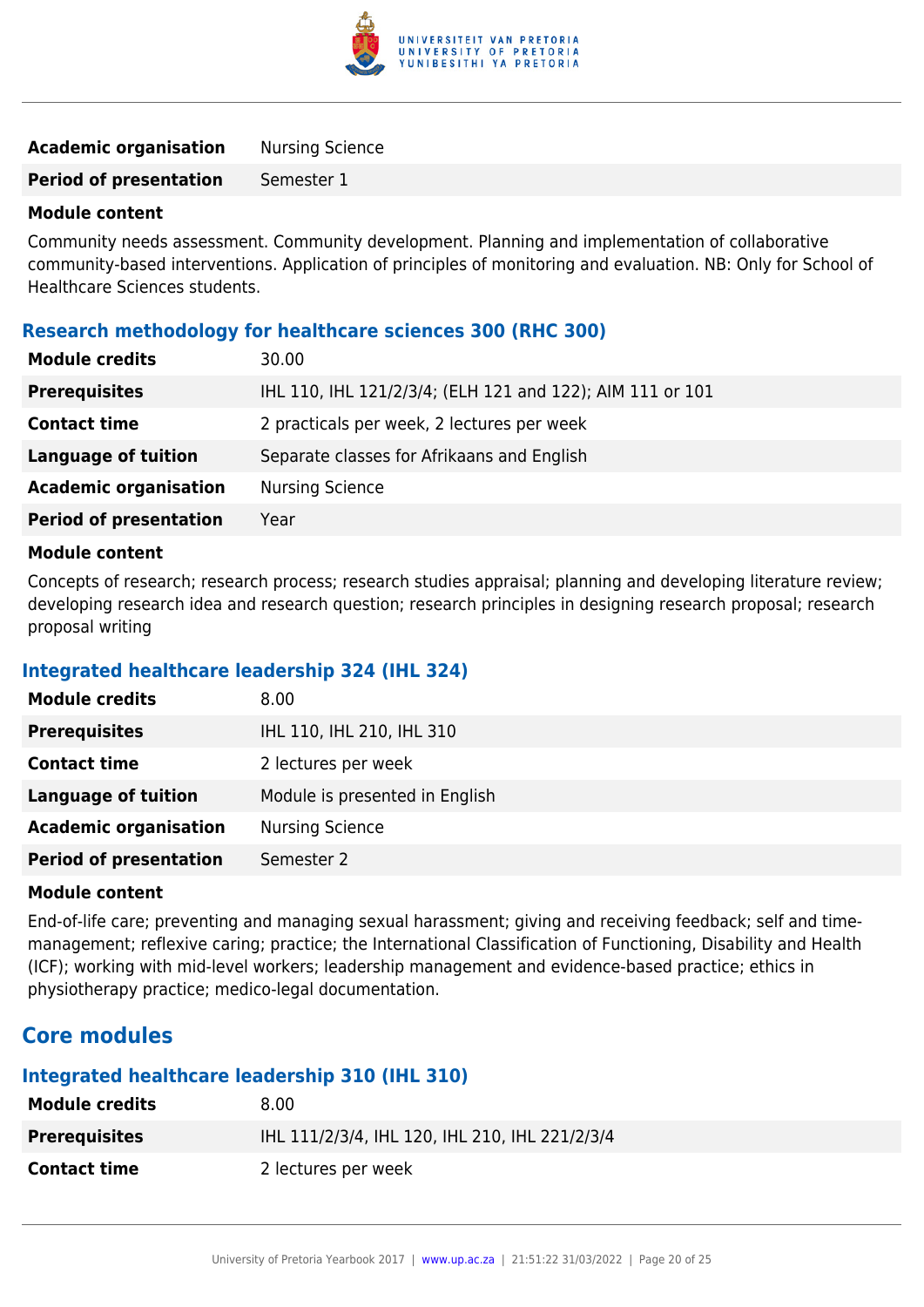

| Language of tuition           | Module is presented in English |
|-------------------------------|--------------------------------|
| <b>Academic organisation</b>  | Nursing Science                |
| <b>Period of presentation</b> | Semester 1                     |
|                               |                                |

Community needs assessment. Community development. Planning and implementation of collaborative community-based interventions. Application of principles of monitoring and evaluation. NB: Only for School of Healthcare Sciences students.

#### **Integrated healthcare leadership 424 (IHL 424)**

| <b>Module credits</b>         | 8.00                                       |
|-------------------------------|--------------------------------------------|
| <b>Prerequisites</b>          | IHL 110, IHL 210, IHL 310, IHL 324         |
| <b>Contact time</b>           | 2 practicals per week, 2 lectures per week |
| <b>Language of tuition</b>    | Module is presented in English             |
| <b>Academic organisation</b>  | <b>Nursing Science</b>                     |
| <b>Period of presentation</b> | Semester 2                                 |
|                               |                                            |

#### **Module content**

Ethical management of community physiotherapy programmes, including physiotherapy aspects of communitybased primary care. Sustained professional development, private practice management and labour law.

#### **Physiotherapy 303 (FTP 303)**

| <b>Module credits</b>         | 20.00                                                                                                                                      |
|-------------------------------|--------------------------------------------------------------------------------------------------------------------------------------------|
| <b>Prerequisites</b>          | FSG 251, FSG 252, FSG 261, FSG 262, ANP 210, GMB 252, GMB 253, FTP 241, POL<br>251, FTP 231,                                               |
| <b>Contact time</b>           | Community Engagement, 1 discussion class per week, 2 other contact sessions<br>per week, 2 lectures per week, 3 web-based periods per week |
| <b>Language of tuition</b>    | Separate classes for Afrikaans and English                                                                                                 |
| <b>Academic organisation</b>  | Physiotherapy                                                                                                                              |
| <b>Period of presentation</b> | Year                                                                                                                                       |

#### **Module content**

Theory of comprehensive physiotherapeutic management (prevention, promotion, restoration, and rehabilitation) of notifiable, non-notifiable and infectious conditions.

Diseases of lifestyle, chronic disease, the impact of HIV on disability and on patients with trauma, mental health. Impact of physical/economic/political/

psychosocial environment on health and well-being, health promotion and development and sports science. Comprehensive physiotherapy management is applied to infant health, during childhood, adolescent health, women's and men's health, health and disease in middle age and geriatrics.

#### **Physiotherapy clinical practice 304 (FTP 304)**

**Module credits** 45.00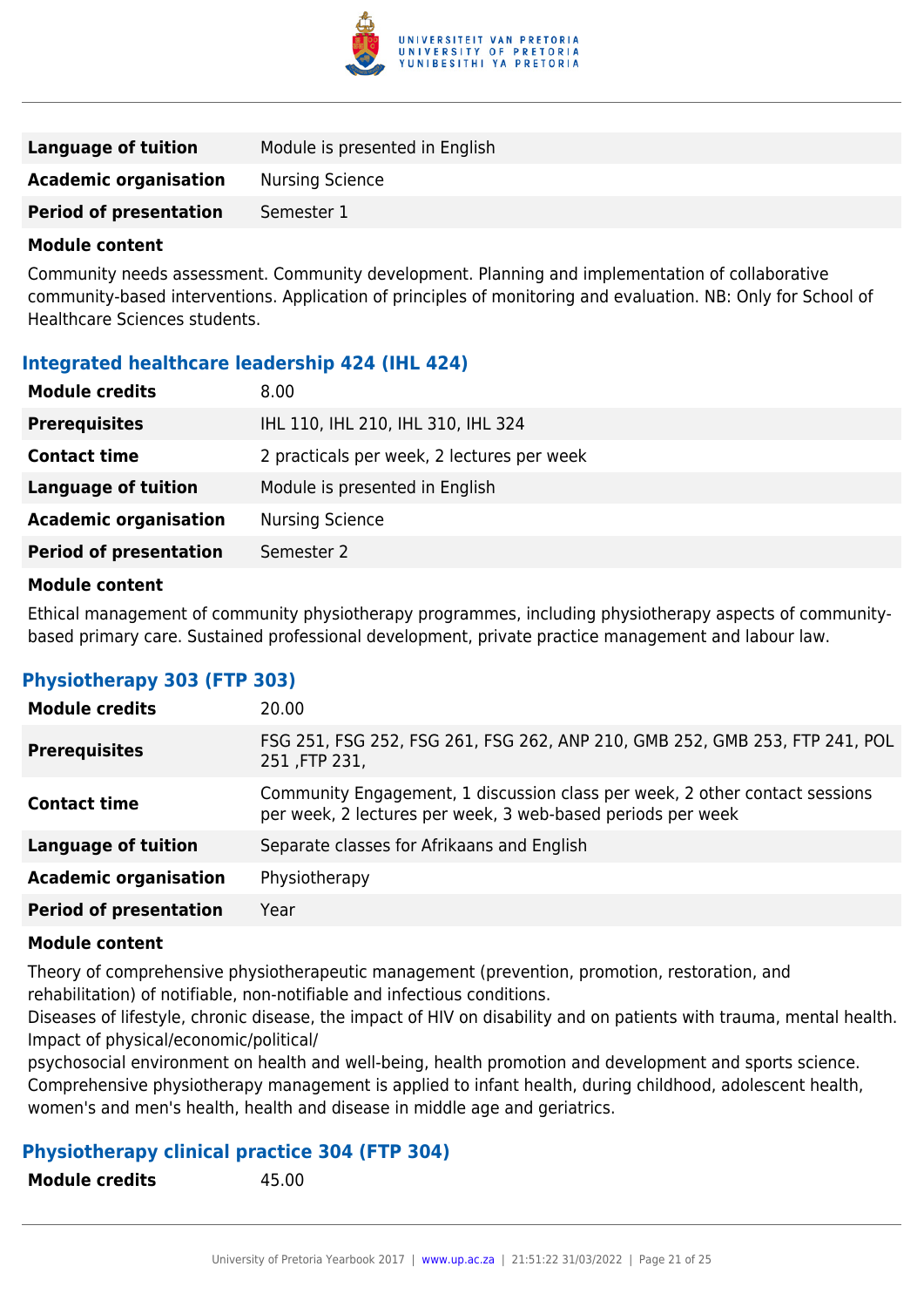

| <b>Prerequisites</b>          | FSG 251, FSG 252, FSG 261, FSG 262, ANP 210, GMB 252, GMB 253, FTP 231, FTP<br>241, POL 251                                    |
|-------------------------------|--------------------------------------------------------------------------------------------------------------------------------|
| <b>Contact time</b>           | 1 discussion class per week, 3 lectures per week, 2 practicals per week,<br>Community Engagement, 2 web-based periods per week |
| Language of tuition           | Separate classes for Afrikaans and English                                                                                     |
| <b>Academic organisation</b>  | Physiotherapy                                                                                                                  |
| <b>Period of presentation</b> | Year                                                                                                                           |

Comprehensive clinical management of patients with communicable and non-communicable diseases and conditions, patients with an impairment or disability as a result of the impact of physical/economic/political and psychosocial environment on health and well-being, health promotion, and development and sports science. Comprehensive clinical management is applied where relevant on infant health, during childhood, adolescence, in women's and men's health, and health and disease in middle age and geriatrics, diseases of lifestyle, chronic disease, impact of HIV on disability, victims of trauma, and/or a mental health condition.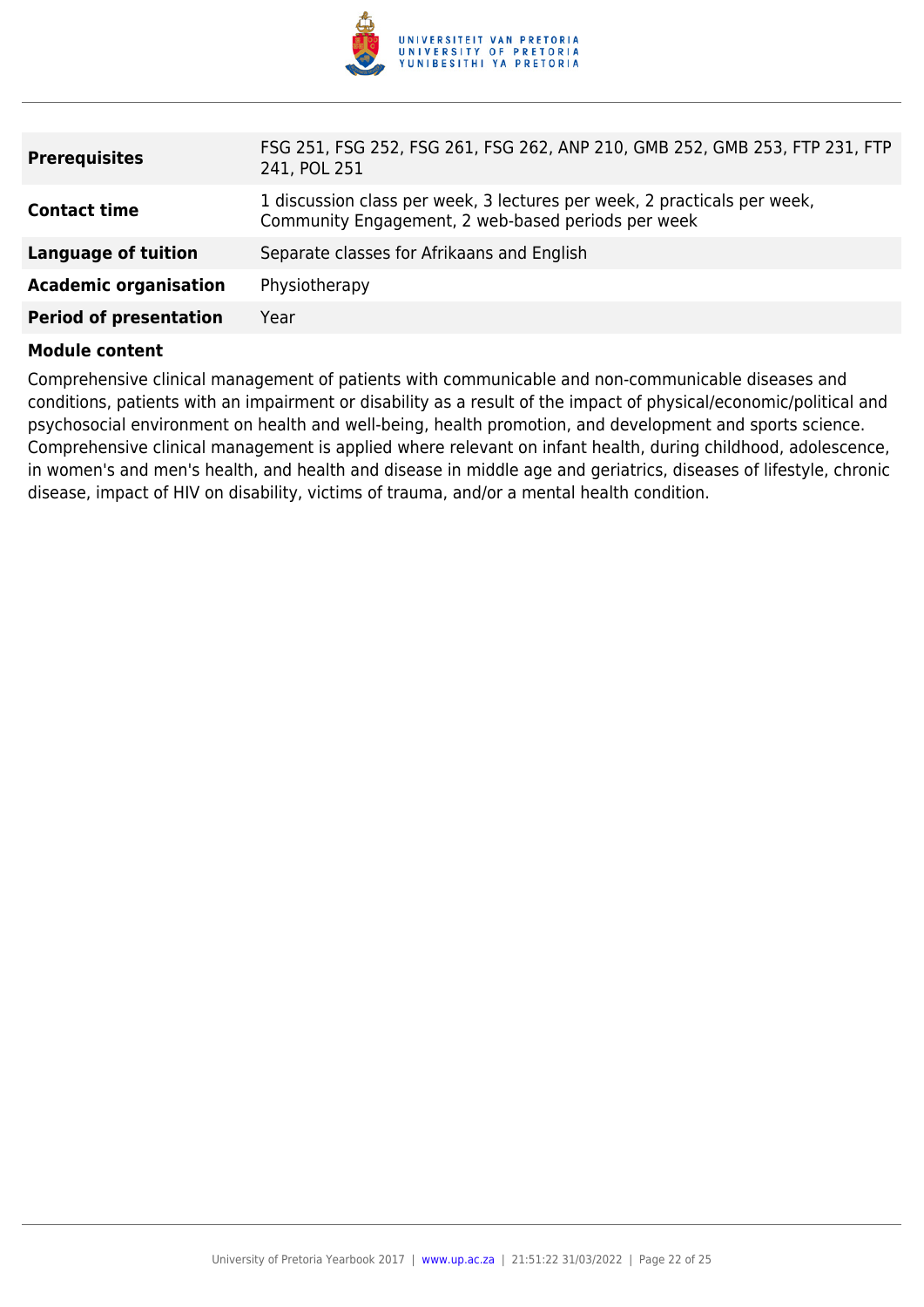

## Curriculum: Final year

**Minimum credits: 113**

## **Core modules**

## **Research in healthcare sciences 400 (RHC 400)**

| <b>Module credits</b>         | 10.00                                    |
|-------------------------------|------------------------------------------|
| <b>Prerequisites</b>          | <b>RHC 300</b>                           |
| <b>Contact time</b>           | 1 practical per week, 1 lecture per week |
| <b>Language of tuition</b>    | Module is presented in English           |
| <b>Academic organisation</b>  | <b>Nursing Science</b>                   |
| <b>Period of presentation</b> | Year                                     |
| <b>Module content</b>         |                                          |

Conducting process of obtaining ethics clearance, data collection, data analysis, research report writing.

## **Integrated healthcare leadership 414 (IHL 414)**

| <b>Module credits</b>         | 8.00                                       |
|-------------------------------|--------------------------------------------|
| <b>Prerequisites</b>          | IHL 110, IHL 210, IHL 310, IHL 324         |
| <b>Contact time</b>           | 2 lectures per week, 2 practicals per week |
| <b>Language of tuition</b>    | Module is presented in English             |
| <b>Academic organisation</b>  | <b>Nursing Science</b>                     |
| <b>Period of presentation</b> | Semester 1                                 |
|                               |                                            |

#### **Module content**

Ethical management of community physiotherapy programmes, including physiotherapy aspects of communityorientated primary health care. Continuing professional development, private practice management and labour law.

## **Integrated healthcare leadership 424 (IHL 424)**

| <b>Module credits</b>         | 8.00                                       |
|-------------------------------|--------------------------------------------|
| <b>Prerequisites</b>          | IHL 110, IHL 210, IHL 310, IHL 324         |
| <b>Contact time</b>           | 2 practicals per week, 2 lectures per week |
| <b>Language of tuition</b>    | Module is presented in English             |
| <b>Academic organisation</b>  | <b>Nursing Science</b>                     |
| <b>Period of presentation</b> | Semester 2                                 |

#### **Module content**

Ethical management of community physiotherapy programmes, including physiotherapy aspects of communitybased primary care. Sustained professional development, private practice management and labour law.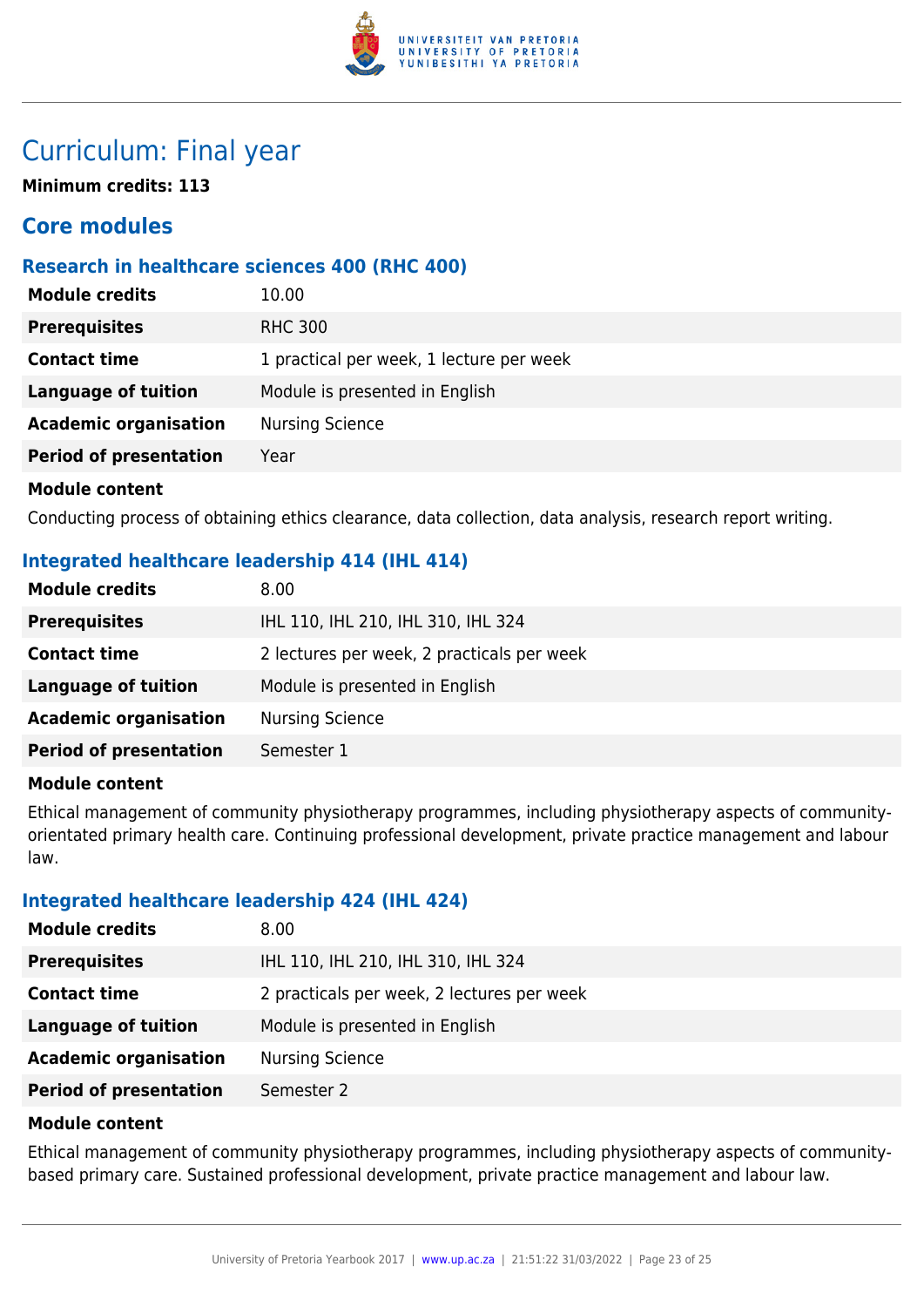

#### **Physiotherapy 403 (FTP 403)**

| <b>Module credits</b>         | 12.00                                                                                                 |
|-------------------------------|-------------------------------------------------------------------------------------------------------|
| <b>Prerequisites</b>          | RHC 451, RHC 452, FAR 381, FAR 382, FTP 303, FTP 304, POL 300                                         |
| <b>Contact time</b>           | 1 lecture per week, 1 web-based period per week, 1 discussion class per week,<br>Community Engagement |
| <b>Language of tuition</b>    | Separate classes for Afrikaans and English                                                            |
| <b>Academic organisation</b>  | Physiotherapy                                                                                         |
| <b>Period of presentation</b> | Year                                                                                                  |

#### **Module content**

Advanced comprehensive physiotherapeutic management of communicable and non-communicable diseases and conditions. This includes diseases of lifestyle, chronic disease, impact of HIV on disability, victims of trauma, and mental health. Impact of physical/economic/political/psychosocial environment of health and well-being, health promotion and development, and sport science. The comprehensive physiotherapeutic management is applied to patients of all ages where relevant: in infant health, childhood, adolescent health, women's and men's health, health and disease in middle age and geriatrics and is based on the epidemiology of disease. The module includes 800 hours clinical experience in a variety of health care scenarios. Examination period: October/November.

#### **Physiotherapy clinical practice 404 (FTP 404)**

| <b>Module credits</b>         | 75.00                                                                                                                 |
|-------------------------------|-----------------------------------------------------------------------------------------------------------------------|
| <b>Prerequisites</b>          | RHC 451, RHC 452, FAR 381, FAR 382, FTP 303, FTP 304, POL 300                                                         |
| <b>Contact time</b>           | 2 discussion classes per week, Community Engagement, 1 other contact session<br>per week, 1 web-based period per week |
| <b>Language of tuition</b>    | Separate classes for Afrikaans and English                                                                            |
| <b>Academic organisation</b>  | Physiotherapy                                                                                                         |
| <b>Period of presentation</b> | Year                                                                                                                  |

#### **Module content**

Comprehensive clinical management of patients with communicable, non-communicable diseases and conditions, patients who have an impairment or disability due to the impact of physical/economic/political/psychosocial environment on health and well-being. Health promotion, and development and sport science. Comprehensive clinical management is applied where relevant to infant health, during childhood, adolescence, in women's health and men's health, and health and disease in middle age and geriatrics, diseases of lifestyle, chronic disease, impact of HIV on disability, victims of trauma, and/or a mental health condition, addressing the determinants of health over the total life span. The module includes 800 hours clinical experience in a variety of health care scenarios. Examination period: October/November.

The information published here is subject to change and may be amended after the publication of this information. The [General Regulations \(G Regulations\)](https://www.up.ac.za/yearbooks/2017/rules/view/REG) apply to all faculties of the University of Pretoria. It is expected of students to familiarise themselves well with these regulations as well as with the information contained in the [General Rules](https://www.up.ac.za/yearbooks/2017/rules/view/RUL) section.